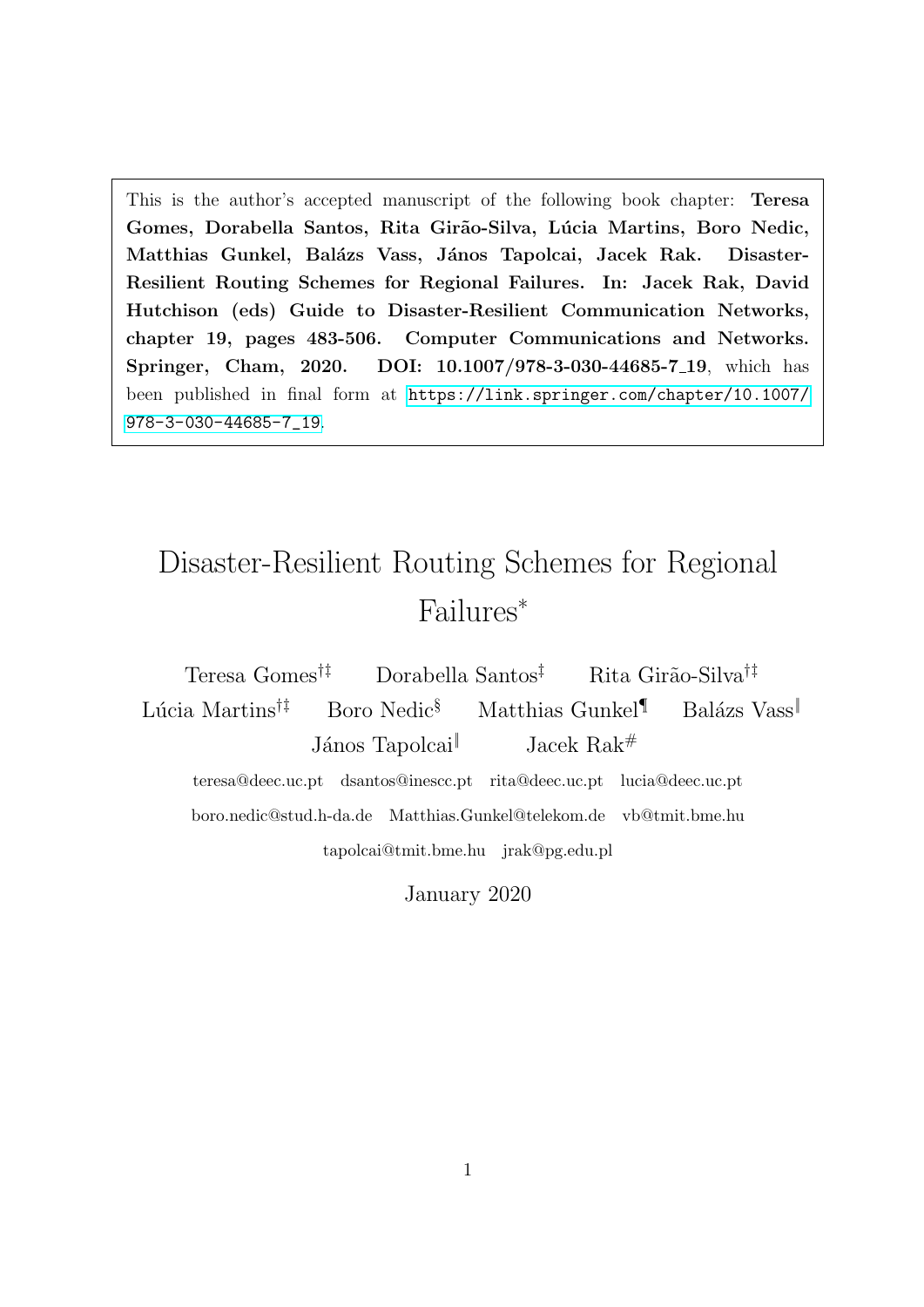#### Abstract

Large scale natural disasters can have a profound effect on the telecommunication services in the affected geographical area. Hence, it is important to develop routing approaches that may help in circumventing damaged regional areas of a network. This prompted the development of geographically diverse routing schemes and also of disaster-risk aware routing schemes. A minimum-cost geodiverse routing, where a minimum geographical distance value  $D$  is imposed between any intermediate element of one path and any element of the other path is presented. Next the problem of the calculation of a D-geodiverse routing solution which ensures a certain level of availability is tackled. An algorithm is described that either obtains a solution to that problem or the most available path pair satisfying the desired geographical distance value  $D -$  this can be useful for the specification of availability levels in Service Level Agreements. Finally, a case study is presented, in an optical network, to determine the cost increase in terminal equipment (transponders) of approaches to ensure a much larger separation of the paths (of the selected path pair), with respect to minimal length link-disjoint routing.

## <span id="page-1-0"></span>1 An Introduction to Geographically Diverse Routing

The occurrence of large-scale disasters such as hurricanes, tsunamis, or earthquakes may cause a number of failures with a profound effect in the telecommunication services in a

<sup>∗</sup>This chapter is based on work from COST Action CA15127 ("Resilient communication services protecting end-user applications from disaster-based failures – RECODIS") supported by COST (European Cooperation in Science and Technology). This work is funded by ERDF Funds through the Centre's Regional Operational Program and by National Funds through the FCT – Fundação para a Ciência e a Tecnologia, I.P. under the project CENTRO-01-0145-FEDER-029312. This work was also partially supported by FCT under projects UID/EEA/50008/2019 and UIDB/00308/2020. D. Santos was supported by the FCT post-doc grant SFRH/BPD/111503/2015 until November 2018. This work was partially supported by the High Speed Networks Laboratory (HSNLab). Projects no. 123957, 129589, 124171 and 128062 have been implemented with the support provided from the National Research, Development and Innovation Fund of Hungary, financed under the FK<sub>-17</sub>, KH<sub>-18</sub>, K<sub>-17</sub> and K<sub>-18</sub> funding schemes respectively. The work was also supported by the BME-Artificial Intelligence FIKP grant of EMMI (BME FIKP-MI/SC).

<sup>&</sup>lt;sup>†</sup>University of Coimbra, Department of Electrical and Computer Engineering, Rua Sílvio Lima, 3030-290 Coimbra, Portugal

<sup>&</sup>lt;sup>‡</sup>INESC Coimbra, Rua Sílvio Lima, 3030-290 Coimbra, Portugal

<sup>§</sup>Department of Mathematics and Natural Science, Darmstadt University of Applied Science, Germany ¶Deutsche Telekom Technik GmbH – Optical Packet Transport, Darmstadt, Germany

 $\parallel$ MTA-BME Future Internet Research Group, High-Speed Networks Laboratory (HSNLab) and Budapest University of Technology and Economics, Budapest, Hungary

<sup>#</sup>Gdansk University of Technology, Faculty of Electronics, Telecommunications and Informatics, G. Narutowicza 11/12, PL-80-233 Gdansk, Poland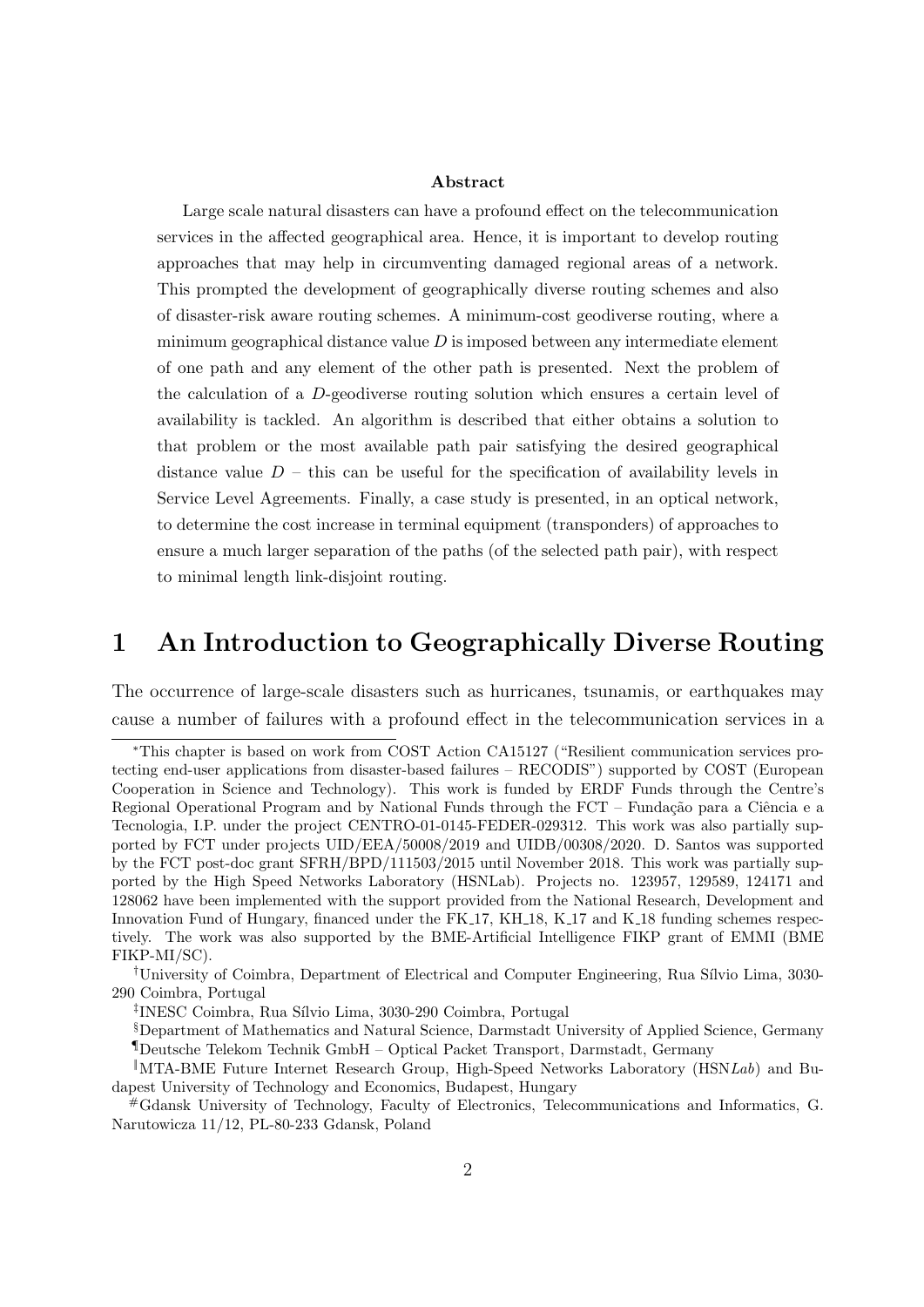certain geographical area. The lack of communications may have a significant impact in relief operations, as well as in resuming day-to-day activities in the affected areas. In this context, it is important to understand the geographical challenges affecting the connectivity of the network and to provide routing strategies that may help in circumventing damaged areas of the networks. A summary of the papers referenced in this introduction is in Table [1.](#page-2-0)

<span id="page-2-0"></span>

| Path geodiverse problems                                                                                                                                                                                                                                                                           | Single region faults<br>region-disjoint paths<br>(or $D$ -geodiverse paths)                                                                                                                                                                                                                                                             | region (disaster area)<br>divided in zones                                                 |
|----------------------------------------------------------------------------------------------------------------------------------------------------------------------------------------------------------------------------------------------------------------------------------------------------|-----------------------------------------------------------------------------------------------------------------------------------------------------------------------------------------------------------------------------------------------------------------------------------------------------------------------------------------|--------------------------------------------------------------------------------------------|
| $ 1 $ : geographical routing<br>protocol GeoDivRP<br>$[4,5]$ : proposal of heuristics<br>iWPSP, MLW<br>[8]: extension of GeoDivRP,<br>to account for the<br>trade-off between delay<br>and traffic skew on paths<br>[11]: extension of $GeoDivRP$ ,<br>including critical<br>region identification | $[2]$ : problem definition<br>(only nodes can fail)<br>$[6]$ : problem definition<br>[7]: exact problem<br>resolution<br>[9]: network<br>augmentation; heuristic<br>$[10]$ : heuristic for GAP<br>selection; new metric for<br>evaluating geographical<br>separation of paths<br>$[12, 13]$ : heuristic based<br>on $k$ -shortest paths | [3]: heuristic for selection<br>of disaster resistant routes<br>passing in different zones |
|                                                                                                                                                                                                                                                                                                    | Multiple region faults                                                                                                                                                                                                                                                                                                                  |                                                                                            |
| [14]: heuristics for $(i)$ max number of region-disjoint paths; $(ii)$ min region cut<br>$[\mathbf{g}]$ polynomial algorithms for $(i)$ may number of D goodiverse paths $(ii)$ min number                                                                                                         |                                                                                                                                                                                                                                                                                                                                         |                                                                                            |

Table 1: Summary of papers on geographically diverse routing

 $|6|$ : polynomial algorithms for  $(i)$  max number of D-geodiverse paths;  $(ii)$  min number of disconnecting disks with radius  $D/2$ 

The path geodiverse problem (PGD) focuses on finding geographically diverse paths for a given node pair. Different metrics may be used to assess the degree of geodiversity between different paths. In [\[1\]](#page-25-0), the cTGGD (compensated Total Geographical Graph Diversity) value is used as a global graph resilience metric to represent the geographical path diversity of a given topology. An optimal algorithm, GeoDivRP, is proposed for solving the PGD. A follow-up to this work is [\[5\]](#page-26-0) and its extension is [\[4\]](#page-25-3), where two heuristics, iWPSP (iterative WayPoint Shortest Path) and MLW (Modified Link Weight), are proposed to reduce the complexity of the optimal routing algorithm. The routing performance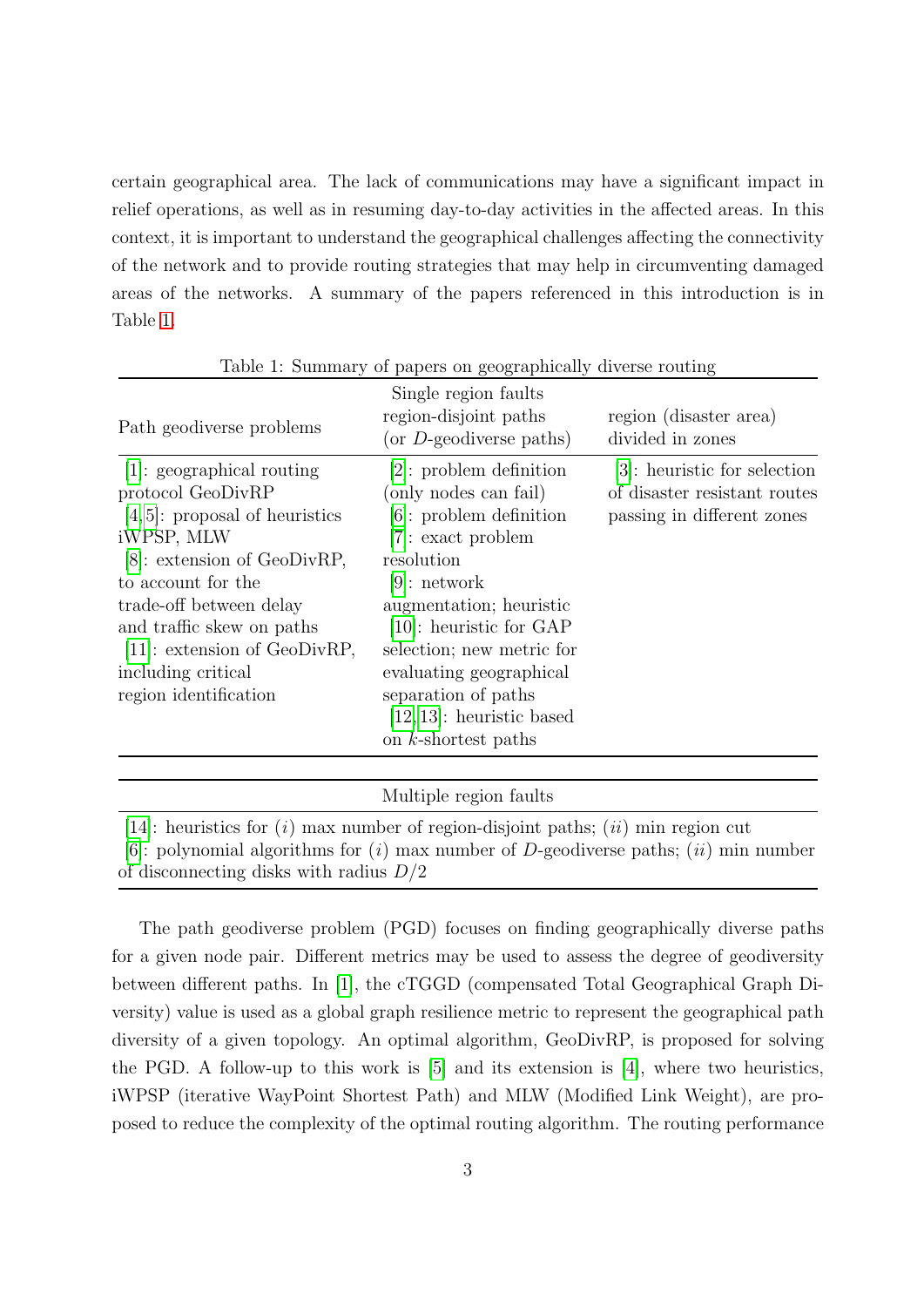achieved with GeoDivRP may be improved by including information on critical regions, whose identification may be accomplished as proposed in [\[11\]](#page-26-6). In [\[8\]](#page-26-3), a further extension to GeoDivRP is put forward. A mathematical formulation of the GeoDivRP multicommodity linear optimisation problem is presented, and its resolution allows for the optimal traffic allocation information on the multiple paths for all the source-destination node pairs or commodities.

The information on critical regions may be used in the definition of the so-called regiondisjoint paths. According to [\[2\]](#page-25-1), paths are region-disjoint if they cannot be simultaneously affected by a single regional failure of diameter  $D$ , assuming that failure does not include the source or destination node. Each intermediate node and each link (without the source or destination node as extreme nodes) in a path has to be at a distance greater than or equal to a threshold D from every intermediate node and link (without the source or destination node as extreme nodes) in the other paths. Region-disjoint paths defined in this way may also be termed as D-geodiverse paths. When dealing with this problem, it is assumed that the geographical proximity between elements (nodes and links) in different paths is known. For specifics on the definition of D-geodiverse paths, see Sect. [4.2,](#page-9-0) where the work in [\[7\]](#page-26-2) is discussed in detail.

The region-disjoint paths problem is studied in different works – for more details, see [\[2\]](#page-25-1) and references therein. A heuristic approach is also proposed in [\[10\]](#page-26-5) to deal with geographically correlated failures. Given an active path (AP), the algorithm tries to find a backup path (BP) as geographically distant as possible to the AP, while satisfying constraints related to delay and hop count. This is accomplished by an iterative procedure, where the weight of an edge is increased if the distance of that edge to the AP is lower than the predefined distance threshold D. The quality of the solution path pair is evaluated by a measure, the Proximity Factor, which gives a degree of the geographical correlation between the two paths.

Multiple spatial-based simultaneous link failures are considered in [\[12\]](#page-26-7), where the authors propose a routing method that starts by calculating a set of k shortest paths between two nodes. Afterwards, a heuristic algorithm is used to try and find the link-disjoint path pair that maximizes the minimal distance between the two paths. The authors show that their algorithm allows for a high survivability in a situation of simultaneous link failures in the same region. The same authors propose a variation of this routing algorithm in [\[13\]](#page-26-8), also aiming at finding the link-disjoint path pair (among a set of  $k$  shortest paths) with maximized minimal distance between the two paths, but also guaranteeing that the AP is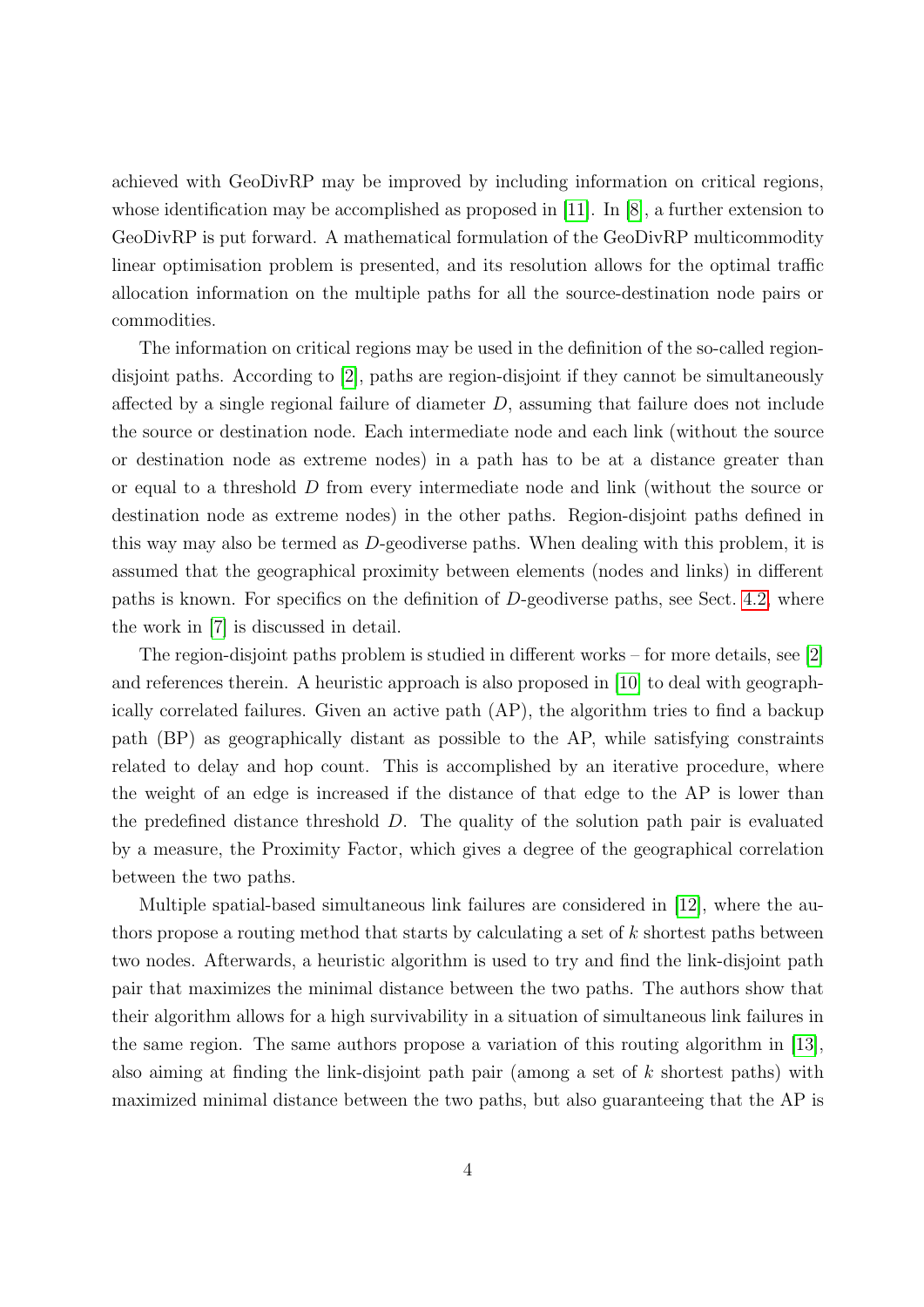the shortest one and the paths satisfy a constraint of minimal distance D between them. In these papers, the authors present details on calculating the minimum spatial distance for a link-disjoint path pair.

In [\[3\]](#page-25-2), a routing algorithm taking into account the extension of a disaster area is proposed. The disaster area is divided in smaller areas, the upper, middle, and lower parts of the disaster area. The routes going through the upper and lower parts of a disaster area are considered disaster-resistant routes, and the routes traversing the middle part have the shortest total length (minimum-cost routes). Similar routes, which go through the same structures (e.g., pipelines) should be avoided, as they are not disaster-resistant. The authors simulate their model by considering data of an actual disaster area (the area affected by the 2011 Japan earthquake and subsequent tsunami) and manage to calculate adequate candidate routes.

The above mentioned papers deal with single region faults. In [\[14\]](#page-26-9), the problem of multiple region faults is addressed, i.e, it is assumed that faults may happen simultaneously in different regions. The authors propose heuristic resolution approaches to deal with two different problems: (i) finding the maximum number of region-disjoint paths between a pair of nodes s and  $d$ ; (ii) finding the minimum region cut, i.e., finding the minimum number of regions where the occurrence of failures will lead to s and d being disconnected. Papers [\[6,](#page-26-1) [15\]](#page-27-0) deal with these latter problems precisely in polynomial time.

This chapter is organized as follows. A description of disaster-risk aware schemes provisioning of communication paths is presented in Sect. [2.](#page-4-0) Then, in Sect. [4,](#page-8-0) a description of minimum cost geodiverse routing is given in Sect. [4.2,](#page-9-0) followed by the introduction of an algorithm for geodiverse disjoint routing with availability constraints in Sect. [4.3.](#page-14-0) A study on the trade-off between link disjoint routing, geodiverse routing and Shared Risk Link Group (SRLG)-disjoint routing with geodiverse constraints in an optical network is presented in Sect. [4.5.](#page-18-0) The chapter ends with some final remarks in Sect. [5.](#page-24-0)

# <span id="page-4-0"></span>2 Disaster-risk Aware Schemes of Provisioning of Communication Paths

To reduce the impact of disasters on connections, a knowledge on vulnerable regions (e.g., based on statistical information about past disaster events occurred in given areas) is necessary. Such data can be next used to determine the paths for connections in a given network in a way to omit regions of a high probability of disaster occurrence. This idea has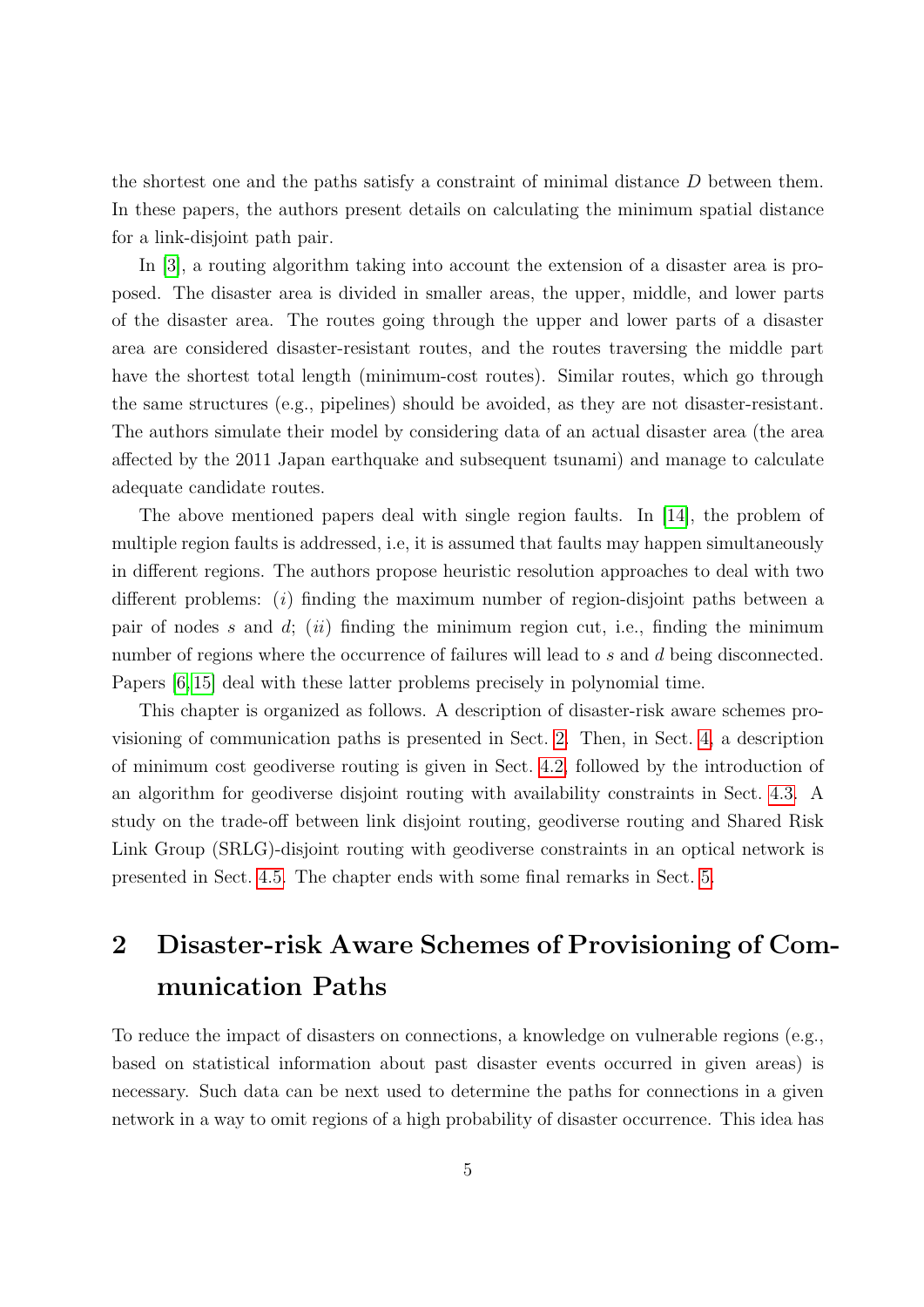been utilized in [\[16\]](#page-27-1), where the respective analysis of the risk of traversing via vulnerable regions has been defined and followed by the introduction of an optimization model to establish connections with improved resistance to disasters.

In particular, the risk analysis is presented in [\[16\]](#page-27-1) in terms of penalty to be paid by a network operator to the customers if a post-disaster service downtime exceeds an allowed downtime specified in the Service Level Agreement (SLA), as given in formula [\(1\)](#page-5-0):

<span id="page-5-0"></span>
$$
P_n = \sum_{t \in T} c_t Z_t^n (h_r - h_{adt}^t)
$$
\n<sup>(1)</sup>

where:

- $c_t$  is the cost of a failure of connection t (from set of connections T);
- $Z_t^n$  is a binary variable equal to 1 if connection t is affected by disaster n (from disaster set  $N$ ), 0, otherwise;
- $h_r$  is the average time to recover from a disaster;
- $h_{\text{adv}}^{t}$  is the SLA-regulated allowed service downtime.

This penalty is commonly defined per unit time  $[17]$ . As the time  $h_r$  of post-disaster recovery is often long (expressed even in terms of weeks) while  $h_{adt}^{t}$  is in SLAs often shorter than one hour (as the 0.9999 availability in a year denotes roughly one hour), which means that  $h_r \gg h_{adt}^t$ , the post-disaster penalty cost is often dominated by  $h_r$  [\[17\]](#page-27-2). Such a risk assessment framework can be next used by the traffic engineering scheme to establish connections with a reduced risk of becoming affected by a disaster and with a decreased penalty for the provider.

<span id="page-5-1"></span>The optimization model proposed in [\[16\]](#page-27-1) is to minimize the risk defined in formula [\(2\)](#page-5-1):

$$
R = \sum_{n \in N} \left( \sum_{t \in T} c_t Z_t^n \right) p_d^n p_n \tag{2}
$$

where  $p_d^n$  and  $p_n$  additionally mean the probability of damage implied by disaster n and the probability of disaster  $n$ , accordingly, and subject to constraints on: affection of both primary and backup paths by a disaster; on nodal disjointedness of the primary and backup paths for the  $1+1$  protection model; on flow conservation; and on total link capacity – as presented in [\[16\]](#page-27-1).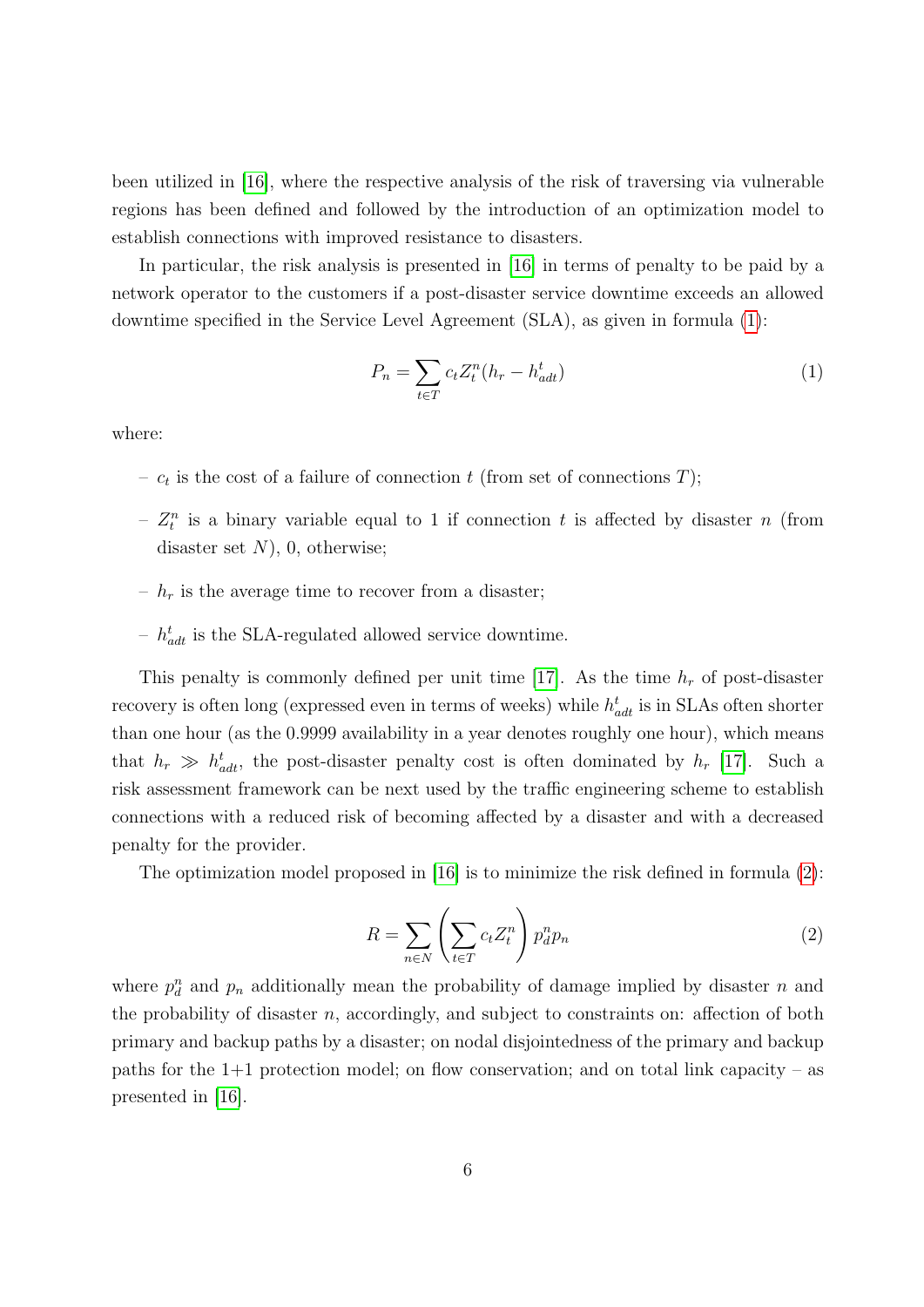The objective function [\(2\)](#page-5-1) designed to minimize the risk expressed in terms of the total expected penalty, has, however, a disadvantage of establishing relatively long backup paths. To mitigate this issue, an additional element A defined by formula [\(3\)](#page-6-0) is proposed in [\[16\]](#page-27-1) to be summed up to formula [\(2\)](#page-5-1).

<span id="page-6-0"></span>
$$
A = \epsilon \sum_{t \in T} \sum_{(i,j) \in E} R_{ij}^t \tag{3}
$$

where  $R_{ij}^t$  is a binary variable equal to 1 if connection t is routed via link  $(i, j)$  (0, otherwise), and  $\epsilon$  is a small value (set to 10<sup>-5</sup> in [\[17\]](#page-27-2)).

The analysis presented in [\[16\]](#page-27-1) for two scenarios of disasters, i.e., referring to earthquakes and use of weapons of mass destruction (WMD) shows a noticeable improvement in terms of risk reduction, however, at the expense of the increased network resource allocation. In particular, following the dependency of damage probability on the seismic hazard levels from [\[18\]](#page-27-3), concerning the scenario of earthquakes, the model from [\[16\]](#page-27-1) results in a reduction of risk up to  $6.5\%$  compared to the case of a conventional  $1+1$  protection scheme, while the ratio of resource allocation is increased by 16.5%. When analyzing the WMD case, the model provides, in turn, the reduction of risk up to 5.5% at the expense of increasing the ratio of resource allocation by 20%.

The optimization problem investigated in this section is NP-complete. It is thus intractable for large networks, and the use of heuristic schemes is often the only possibility. In particular, as proposed in [\[17\]](#page-27-2) in such a heuristic scheme, paths for connections could be established sequentially for a list of connections  $t \in T$  sorted descending their penalty costs  $c_t$  using any algorithm of shortest path calculation. Following [\[17\]](#page-27-2), the cost of link  $c_{ij}$  for working paths calculations would be:

- $-\infty$ , if there is no more free capacity on a given link,
- $\epsilon$ , if there is enough free capacity on a given link and there is no risk of affecting a particular link by any disaster,
- defined as given in formula [\(4\)](#page-6-1) for a non-zero probability of a failure of link  $(i, j)$  due to a disaster.

$$
c_{ij} = a_{ij} + \epsilon (W_{ij} - F_{ij}) \quad \text{otherwise} \tag{4}
$$

<span id="page-6-1"></span>where factor  $a_{ij}$  in  $(0, \infty)$  range corresponds to the respective probability in  $(0, 1)$  range of a disaster-related outage of link  $(i, j)$  defined as given in formula [\(5\)](#page-7-0), while second part of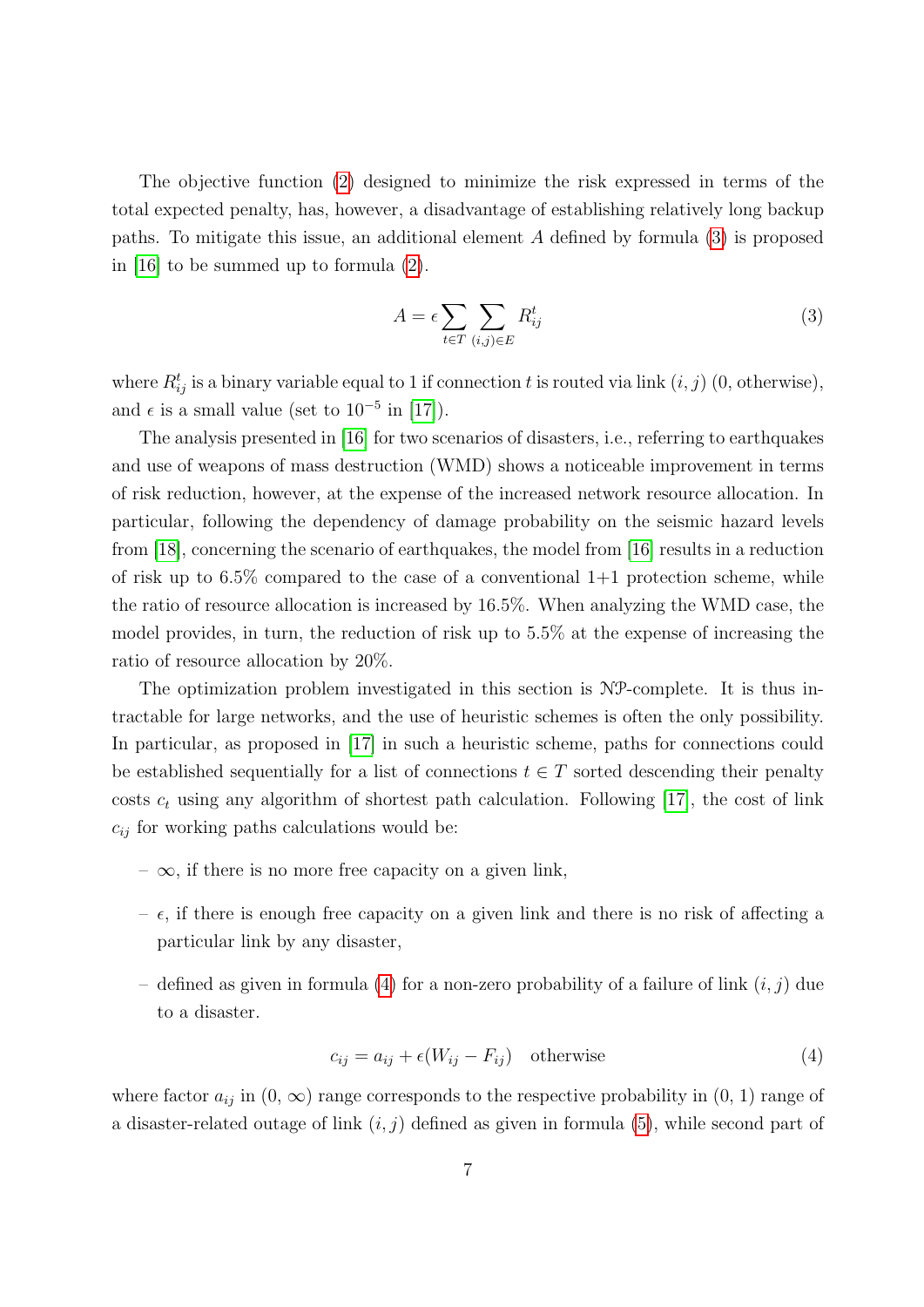formula [\(4\)](#page-6-1) refers to the amount of capacity already allocated to other established paths.

<span id="page-7-0"></span>
$$
a_{ij} = -c_t / \log(\max_{n \in N} p_{ij})
$$
\n<sup>(5)</sup>

where  $p_{ij}$  is the probability of link  $(i, j)$  failure after any outage.

For each connection, backup paths are established immediately after the corresponding working paths. For each link, its cost for backup path calculations is set to  $\infty$  if the link belongs to the related working path. The value of  $\epsilon$  is, in turn, assigned to a link not traversed by the corresponding working path and not being in any disaster zone [\[17\]](#page-27-2).

## 3 Schemes of Risk-aware Reprovisioning of Connections

Reprovisioning operation by definition refers to rearrangement of connections following the change of the network state due to, e.g., the arrival/termination of connections, as well as a failure/repair of network elements [\[17,](#page-27-2) [19\]](#page-27-4). In particular, in a post-disaster scenario, reprovisioning can be utilized to route each affected connection around the damaged area provided that sufficient network resources are available, and neither of the end nodes of a connection failed.

The problem to reprovision connections with unaffected end nodes can be solved by applying the same scheme as given above by formulas [\(2\)](#page-5-1)-[\(3\)](#page-6-0) assuming that the set of connections now includes only those whose end nodes survived a disaster.

#### Network Preparedness against Earthquakes

A particular context of connection reprovisioning refers to such operations performed in advance prior to the incoming disaster (e.g., an earthquake) feasible by utilization of earthquake early warning systems (EEWSs) so far often used by various critical infrastructure systems [\[20\]](#page-27-5). Such systems can provide alarms from a few seconds to a minute before the actual quake (depending on the distance). Concerning communication networks, such an interval, especially in the case of high-speed optical networks, seems sufficient to apply reprovisioning of connections before they become affected by an earthquake.

Following [\[20\]](#page-27-5), EEW systems typically consist of Earthquake Monitoring Stations (EMSs) issuing signals next processed by earthquake study centres (ESCs) which finally decide on a given alarm level. In optical networks, ECSs functionality can be given to the path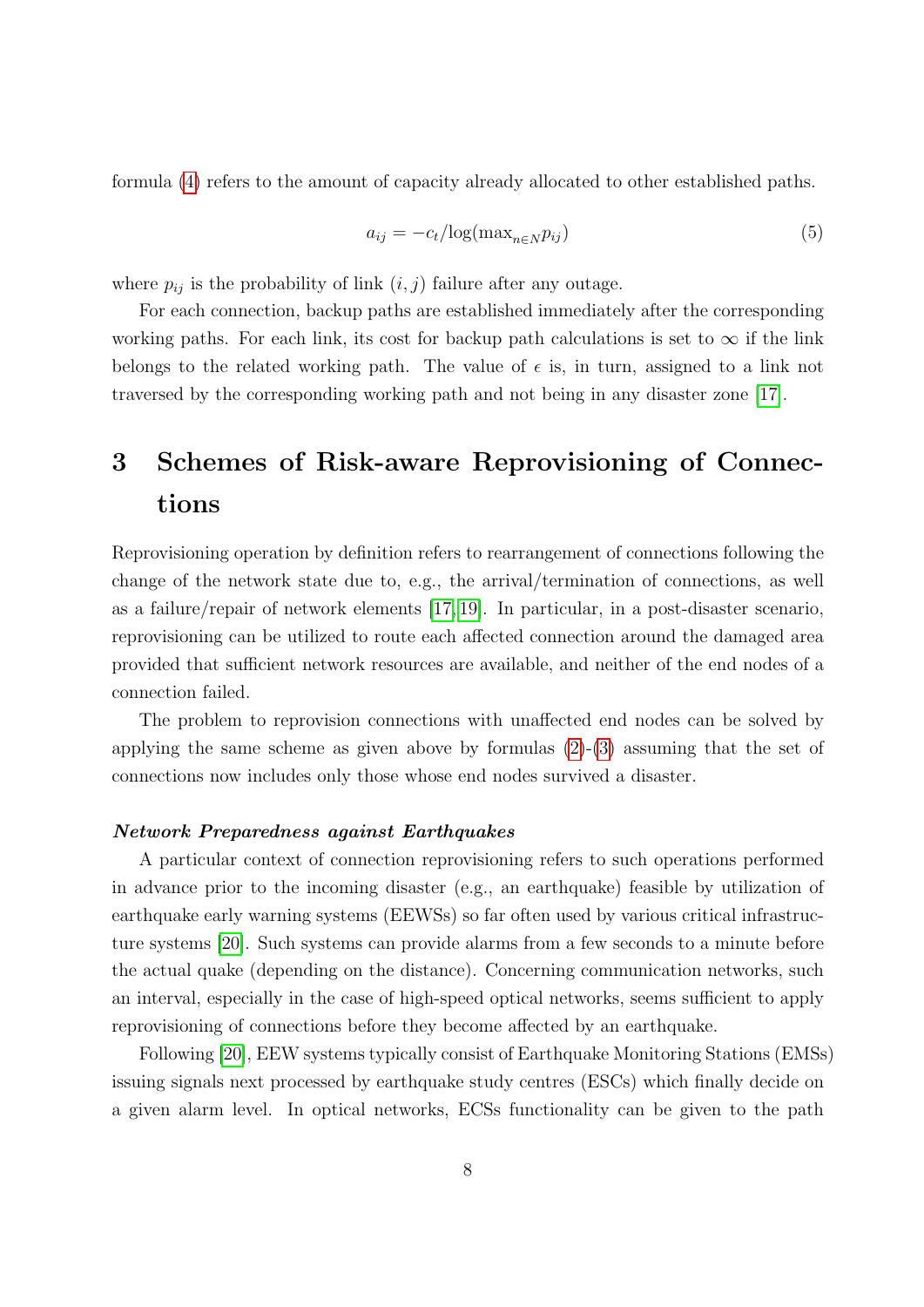computation element (PCE), while information from EMSs can be transmitted to a PCE via optical channels.

Depending on the alarm levels, as presented in [\[20\]](#page-27-5), it seems relevant to propose three different strategies of connection reprovisioning prior to an earthquake for:

- all connections at risk (not proper in the case of a low alarm level)
- only connections requiring the highest availability (e.g., at least five-nines of availability) – most relevant for low-risk scenarios,
- connections classified to be reprovisioned based on the actual alarm level.

Naturally, reprovisioning of end-to-end paths is feasible in each variant listed above only if both end nodes of a connection are not predicted to become affected by an earthquake.

### <span id="page-8-0"></span>4 Geodiverse Routing in Optical Networks

Geodiverse routing is a strategy to enhance robustness in telecommunication networks against natural disasters. Since these disasters are usually confined to a region, geodiverse routing offers geographically diverse routes to circumvent the affected region.

As already mentioned in Sect. [1,](#page-1-0) a pair of paths with the same source and destination are said to be D-geodiverse, if the geographical distance between any intermediate element (node or link) of one path is at least  $D$  from any element of the other path. This concept is explained in detail in Sect. [4.2.](#page-9-0) In [\[7\]](#page-26-2) an approach for determining the minimum cost pair of paths which are D-geodiverse was proposed. Then, and in order to jointly satisfy availability and D-geodiverse requirements, an algorithm, denoted Guaranteed Available Pair of Geodiverse Paths (GAPGP) was presented in [\[21,](#page-27-6) [22\]](#page-27-7). Both these algorithms are briefly described below, after the introduction of the necessary notation.

### <span id="page-8-1"></span>4.1 Notation

The network is represented by an undirected graph  $G = (N, E)$  where N is the set of nodes and  $E$  is the set of edges representing node pairs connected by a direct link. Each edge  $e \in E$ , is characterized by an availability  $a_e \in ]0,1]$  and a cost  $c_e > 0$ . We assume the network to be bi-connected, that is, no single node removal will make two nodes mutually unreachable.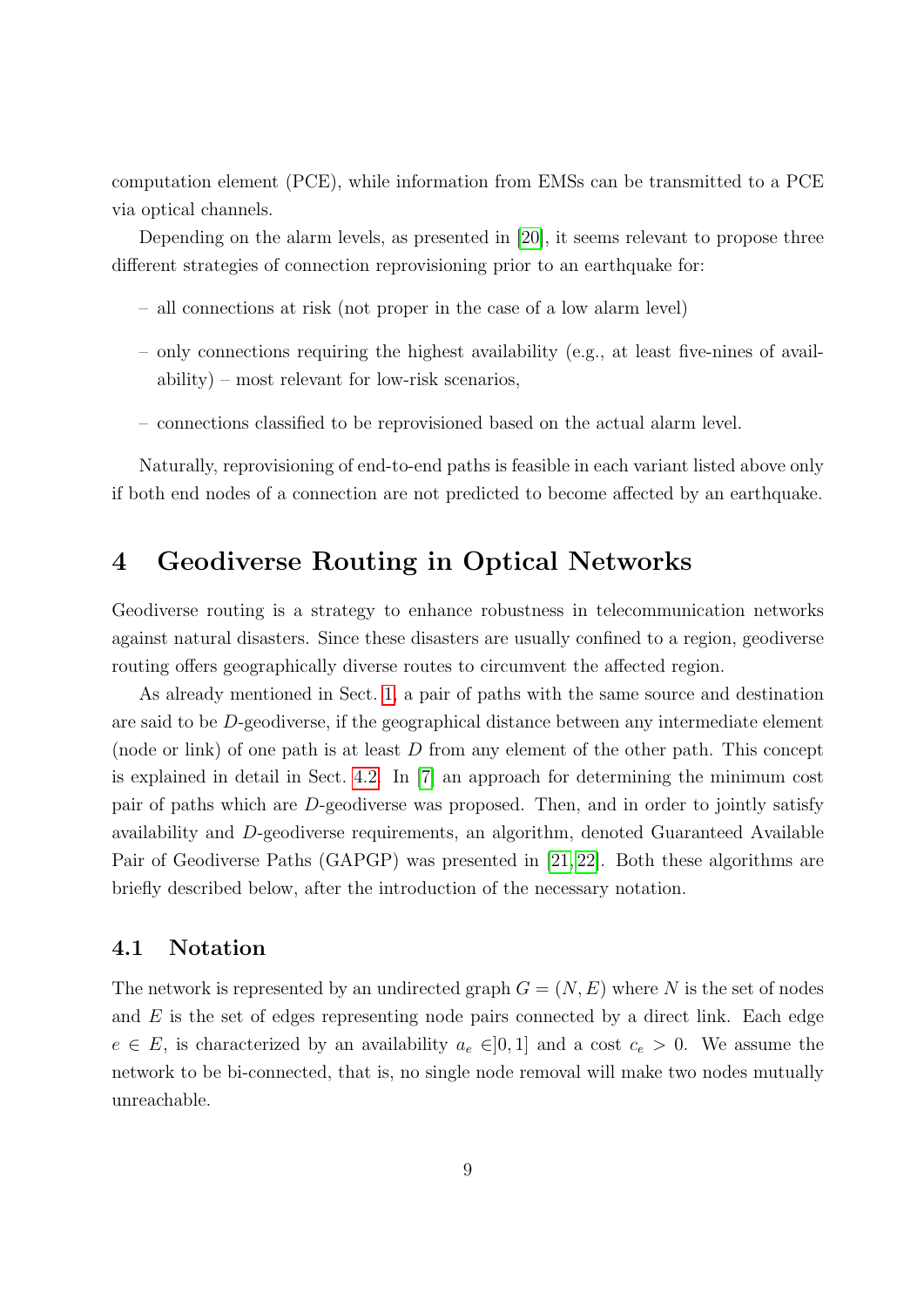<span id="page-9-1"></span>

Figure 1: Network with five nodes and six links

Sometimes no path pair between nodes s and d (s,  $d \in N$ ) satisfies the desired distance D, because the maximum achievable distance  $D_{sd}^{Max}$  is less than D. For that reason we define  $D_{sd} = \min(D, D_{sd}^{Max})$  for each node pair, so the relaxed problem of finding a  $D_{sd}$ -geodiverse path pair is always feasible in bi-connected networks.

Let  $K$  designate a set of node pairs of interest; the set of all node-disjoint path pairs between a given node pair s and d in G is represented by  $R_{sd}$  and each path pair  $r \in R_{sd}$ is made of two sets of edges:  $S_{r1}$  and  $S_{r2}$ , the edge set of the first and second path of r, respectively.

#### <span id="page-9-0"></span>4.2 Minimum-cost Geodiverse Routing

In minimum-cost geodiverse routing, each demand from s to d is supported by a pair of D-geodiverse paths, for a given minimum  $D$  value. Among all possible  $D$ -geodiverse path pairs, the one with minimum cost is chosen.

The minimum geographical distance value  $D$  is imposed between any intermediate element of one path (excluding the end nodes and corresponding incident links) and any element of the other path (including the end nodes and corresponding incident links). This property allows to enhance network robustness to disaster based failures with a coverage diameter less than D, since if one of the paths (of the pair) is affected by the disaster in at least one of its intermediate elements (nodes and/or links), the property guarantees that the other path is not affected by the failure.

To better understand the D-geodiverse property, consider the illustrative example in Fig. [1.](#page-9-1) This illustrative network has five nodes (numbered from 1 to 5) and six links (from  $a$  to  $f$ ).

Consider the source to be node 1 and the destination to be node 5. Then there is only one pair of node disjoint paths, one path defined by links  $p_1 : \{a, e\}$  and the other path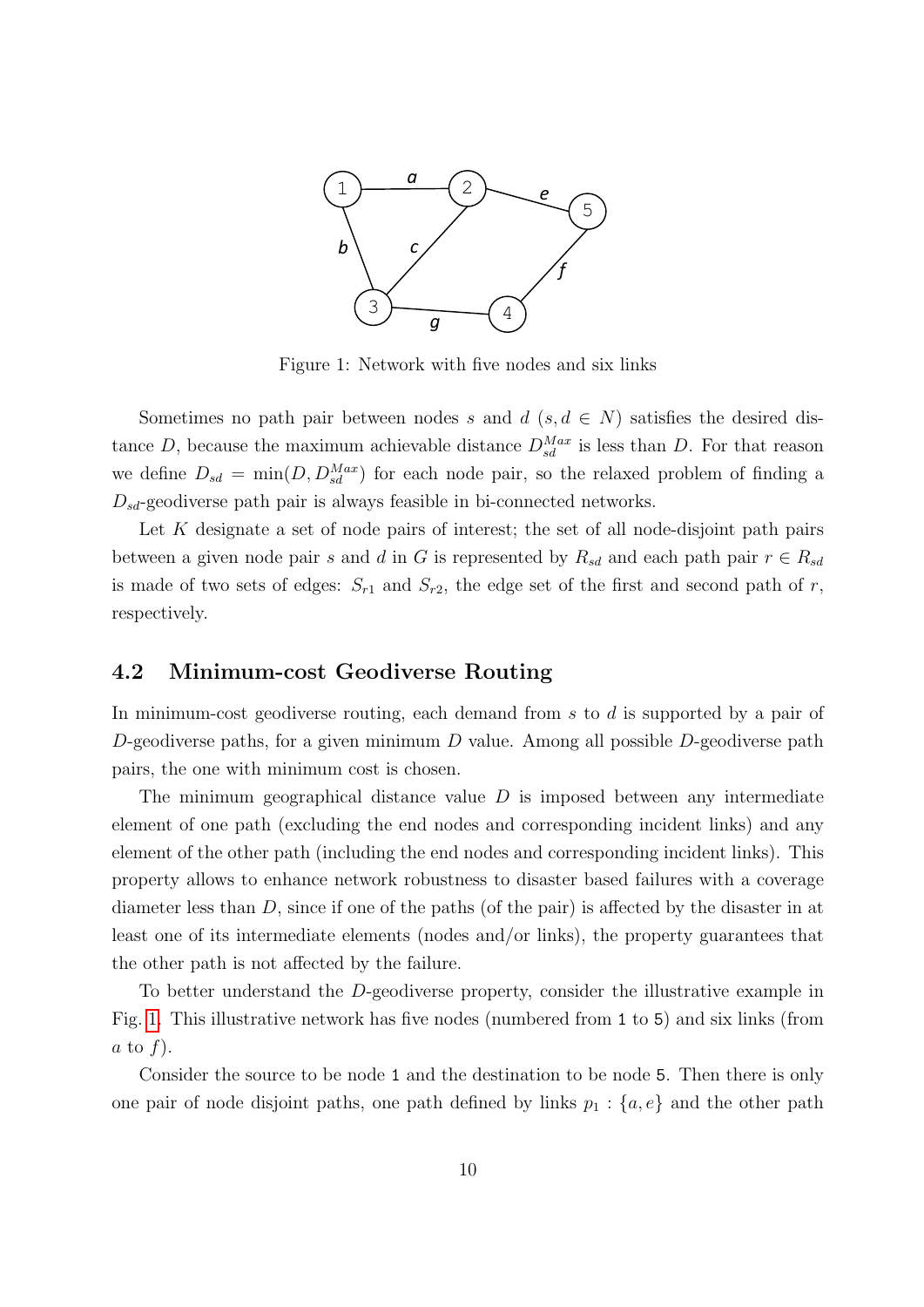defined by links  $p_2 : \{b, f, g\}$ . If any path uses link c, then node 2 or 3 is common implying that the paths will not be node-disjoint. Moreover,  $p_1$  and  $p_2$  are D-geodiverse if:

- node 2 which is the intermediate node of path  $p_1$  is distanced at least D from nodes 1,3,4,5 and from links  $b, f, g$  which are the elements of path  $p_2$  ( $p_1$  does not have intermediate links);
- nodes 3 and 4 which are the intermediate nodes of path  $p_2$  are distanced at least  $D$ from nodes 1,2,5 and from links  $a, e$  which are the elements of path  $p_1$ ;
- link g which is the intermediate link of path  $p_2$  is distanced at least D from the nodes and links of  $p_1$ .

The geographical distance between two links  $e_1, e_2 \in E$  is defined as follows. If the two links have a common end node or intersect each other, then obviously  $\delta(e_1, e_2) = 0$ . Otherwise,  $\delta(e_1, e_2)$  is given by the infimum of the geographical distances between any point in  $e_1$  and any point in  $e_2$  (this definition includes the cases where the links intersect each other or have a common end node). To compute the minimum-cost pair of geodiverse paths for a given distance  $D$ , a given source s and a given destination  $d$ , the geographical distance between the path links suffices.

To better understand this, consider Fig. [2](#page-11-0) for a detailed illustration of the geographical distance between links. We can see three cases:  $(i)$  the geographical distance between links a and b is in fact the geographical distances between their closest end nodes, 2 and 3;  $(ii)$  the geographical distance between links b and c corresponds to the geographical distance of one of their inner points; *(iii)* and the geographical distance between links  $\alpha$ and c is between an inner point of link c and the closest end node of link a which is 2.

The minimum-cost pair of D-geodiverse paths problem can be defined as an optimisation problem using integer linear programming (ILP), aiming to find the pair of D-geodiverse routing paths from s to d with minimum cost (for more details, refer to Sect. 3 of  $|7|$ . In Fig. [3,](#page-11-1) we can see the minimum-cost pair of D-geodiverse paths for a certain network, obtained by the ILP optimisation problem, for  $D = 80 \text{ km}$  (left) and for  $D = 120$  km (right). The black dots represent the source s and destination d nodes. For  $D = 80$  km the minimum cost of a path pair is 955, while for  $D = 120$  km the minimum cost of a path pair increases to 1416. Note that for larger values of  $D$ , the pair of geodiverse routing paths offers greater protection coverage against disasters, at the expense of higher costs.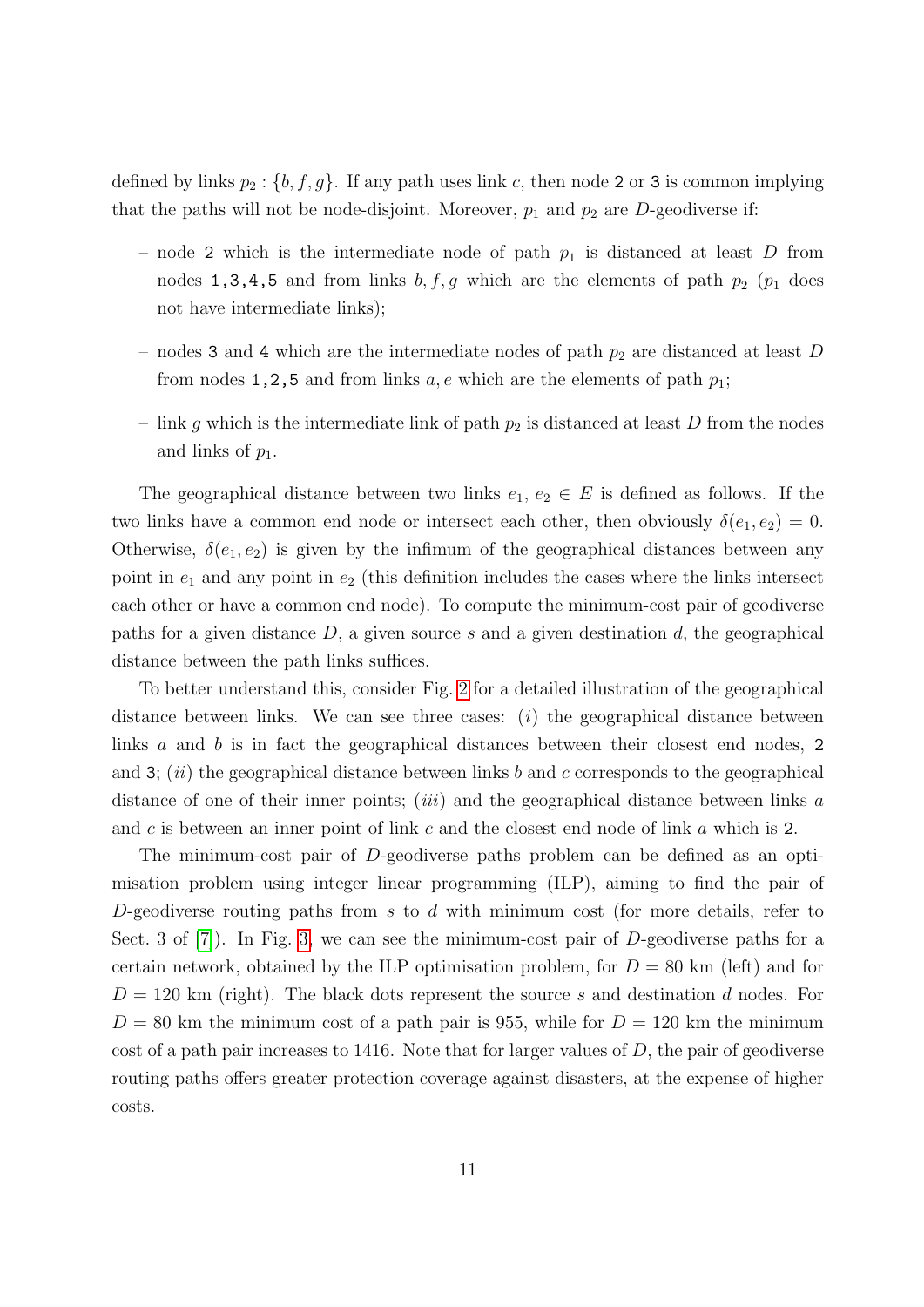<span id="page-11-0"></span>

Figure 2: Geographical distance between links without common nodes



<span id="page-11-1"></span>Figure 3: Minimum-cost pair of D-geodiverse paths for (a)  $D = 80$  km and (b)  $D = 120$  km; the black dots represent source and destination nodes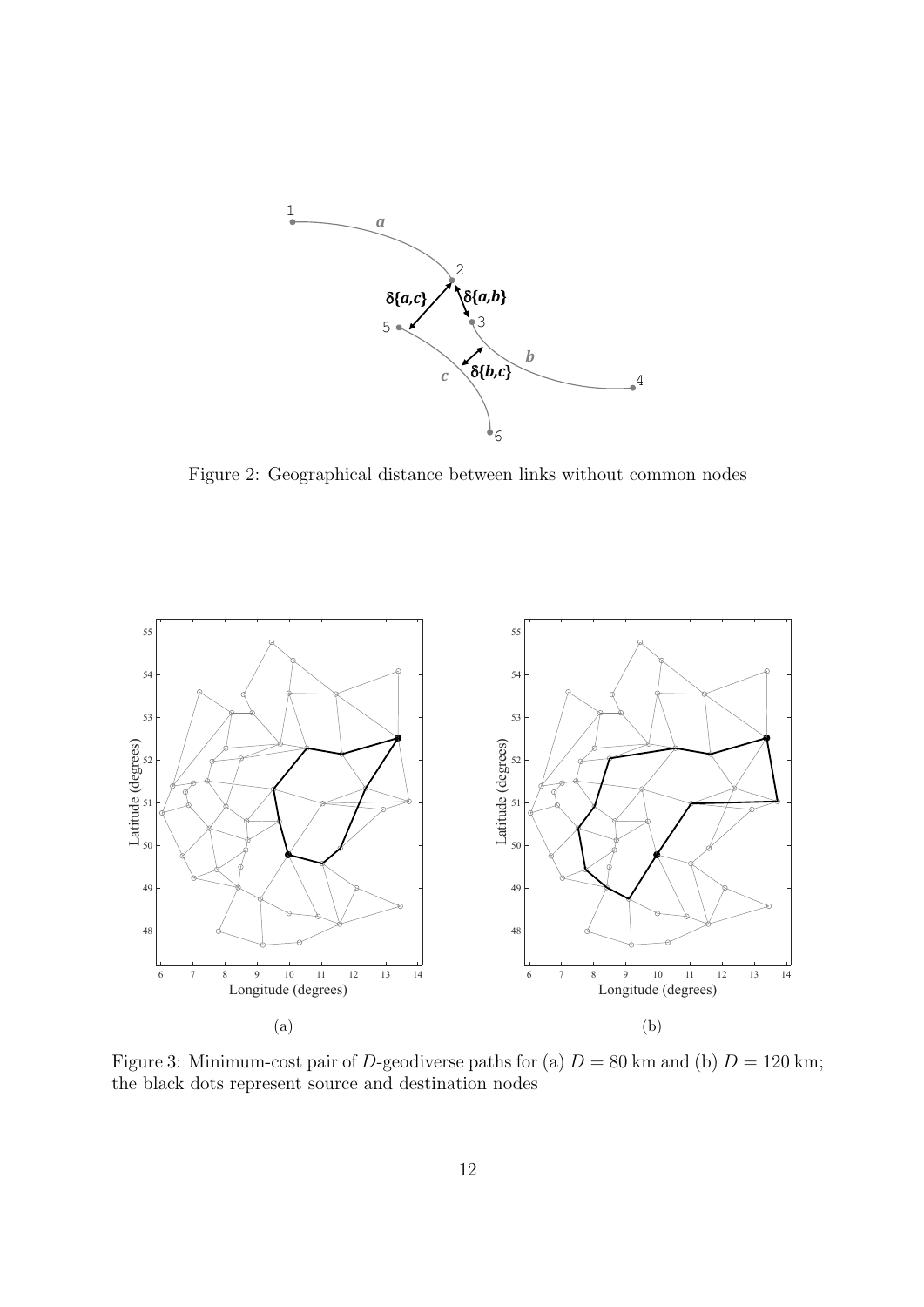<span id="page-12-0"></span>

Figure 4: Minimum-cost pair of  $D_{sd}^{Max}$ -geodiverse paths; the black dots represent source and destination nodes

However, for large values of  $D$ , the problem can be infeasible. Therefore, a closely related problem is the determination of the maximum distance  $D_{sd}^{Max}$  for geodiverse routing, i.e., the maximum  $D = D_{sd}^{Max}$  value for which a pair of D-geodiverse paths is still possible. This problem can also be modelled as an ILP optimisation problem (for more details, refer to Sect. 4 of [\[7\]](#page-26-2)). In Fig. [4,](#page-12-0) for the same network and same source and destination nodes as in Fig. [3,](#page-11-1) the minimum-cost pair of  $D_{sd}^{Max}$ -geodiverse paths is shown. In this example,  $D_{sd}^{Max} = 142$  km and the minimum cost is 1922.

If we consider that the network has a vulnerable region(s) (regions more susceptible to disasters), then the D-geodiverse property only needs to be ensured for the nodes and links in that region(s) (details in Sect. 5 of [\[7\]](#page-26-2)). Vulnerable regions are usually identified as being more prone to natural disasters (earthquakes, hurricanes, etc. ). In these cases the path pair only needs to be node-disjoint outside the vulnerable region and must be D-geodiverse inside the vulnerable region. If more than one vulnerable regions exist, the D-geodiversity of the path pair is only imposed between elements belonging to the same vulnerable regions.

Consider Fig. [5,](#page-13-0) where an ellipsoidal vulnerable region is highlighted in light grey. In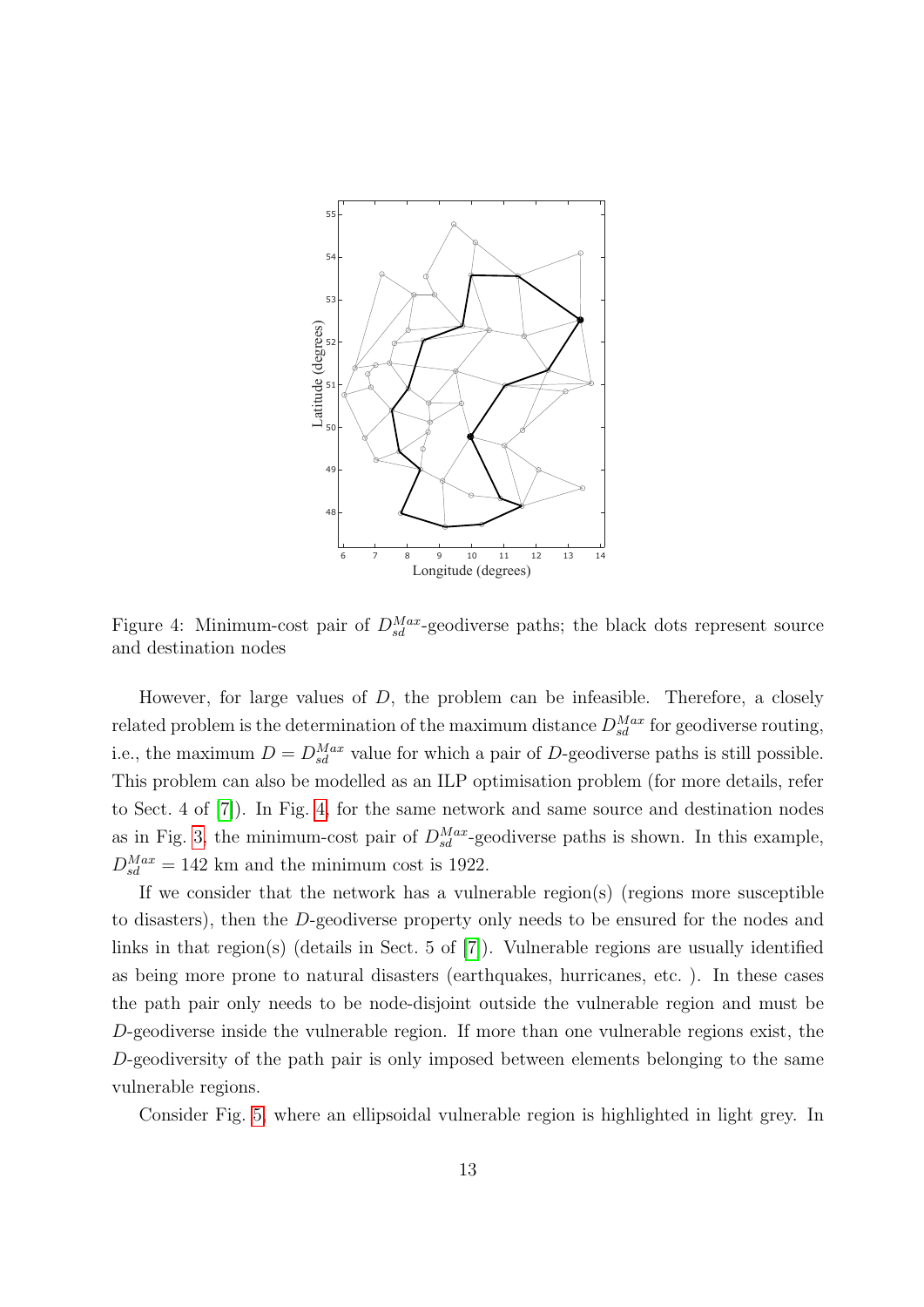

<span id="page-13-0"></span>Figure 5: Highlighted vulnerable region in light grey; the nodes belonging to the vulnerable region are in grey, whereas the links belonging to the region are dashed.

Fig. [6,](#page-14-1) we can see the minimum-cost pair of D-geodiverse paths, considering the vulnerable region in Fig. [5,](#page-13-0) for  $D = 100$  km (left) and for  $D = 200$  km (right). The black dots represent the source and destination nodes. The dashed lines represent the links that traverse the vulnerable region. The thick grey lines represent the links of the geodiverse pair that traverses the vulnerable region (the region is not shadowed so that the links can be visible). For  $D = 100$  km the minimum cost of a path pair is 1400, while for  $D = 200$  km the minimum cost of a path pair increases to 1448. Note that if  $D = 100$  km then we intend to protect the path pair for a predicted hazard of 100 km, and so the pair of paths of minimum cost both transverse the vulnerable region. When we consider a protection coverage of 200 km, then the minimum-cost path pair returns one of the paths circumventing the vulnerable region.

So for short-term protection against a predicted event with a known maximum coverage  $D$ , the network operator can impose  $D$ -geodiversity inside the vulnerable region. Whereas for long-term protection against eventual hazards (requiring a higher cost), the network operator can impose geodiversity with a coverage large enough to ensure that the one of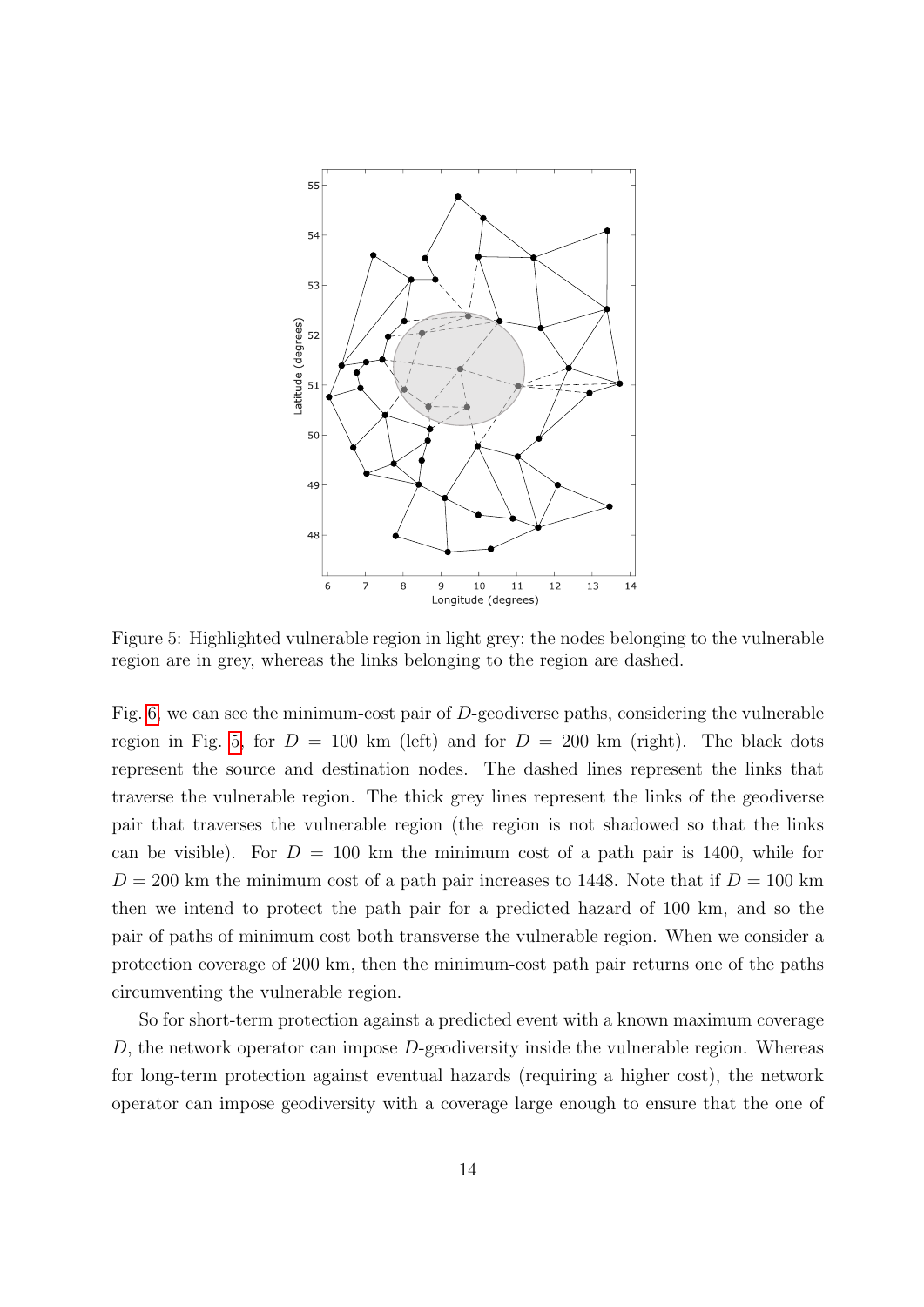

<span id="page-14-1"></span>Figure 6: Minimum-cost pair of D-geodiverse paths for (a)  $D = 100$  km and (b)  $D = 200$  km, considering the vulnerable region; the black dots represent source and destination nodes

the paths circumvents the vulnerable region.

The ILP models, for the described problems, were solved using the CPLEX solver. Computational results show that the ILP optimisation problems can be solved efficiently for reasonably large networks (tests were done with the largest network being 75 nodes) and showed that for larger values of D, protection could be enhanced for larger coverage with greater expense costs. The results show that the increase in expense cost is smaller for networks with smaller average node degree. The results also show that the cost increase is not strongly related to the link costs.

### <span id="page-14-0"></span>4.3 Geodiverse Routing with Availability Constraints

Service Level Agreements (SLAs) may have multiple parameters, including a desired level of availability. As mentioned at the beginning of Sect. [4](#page-8-0) using a pair of D-geodiverse paths may enhance network robustness against natural disasters. However it usually results in longer paths, which tend to be less reliable, as the probability of cable cuts are related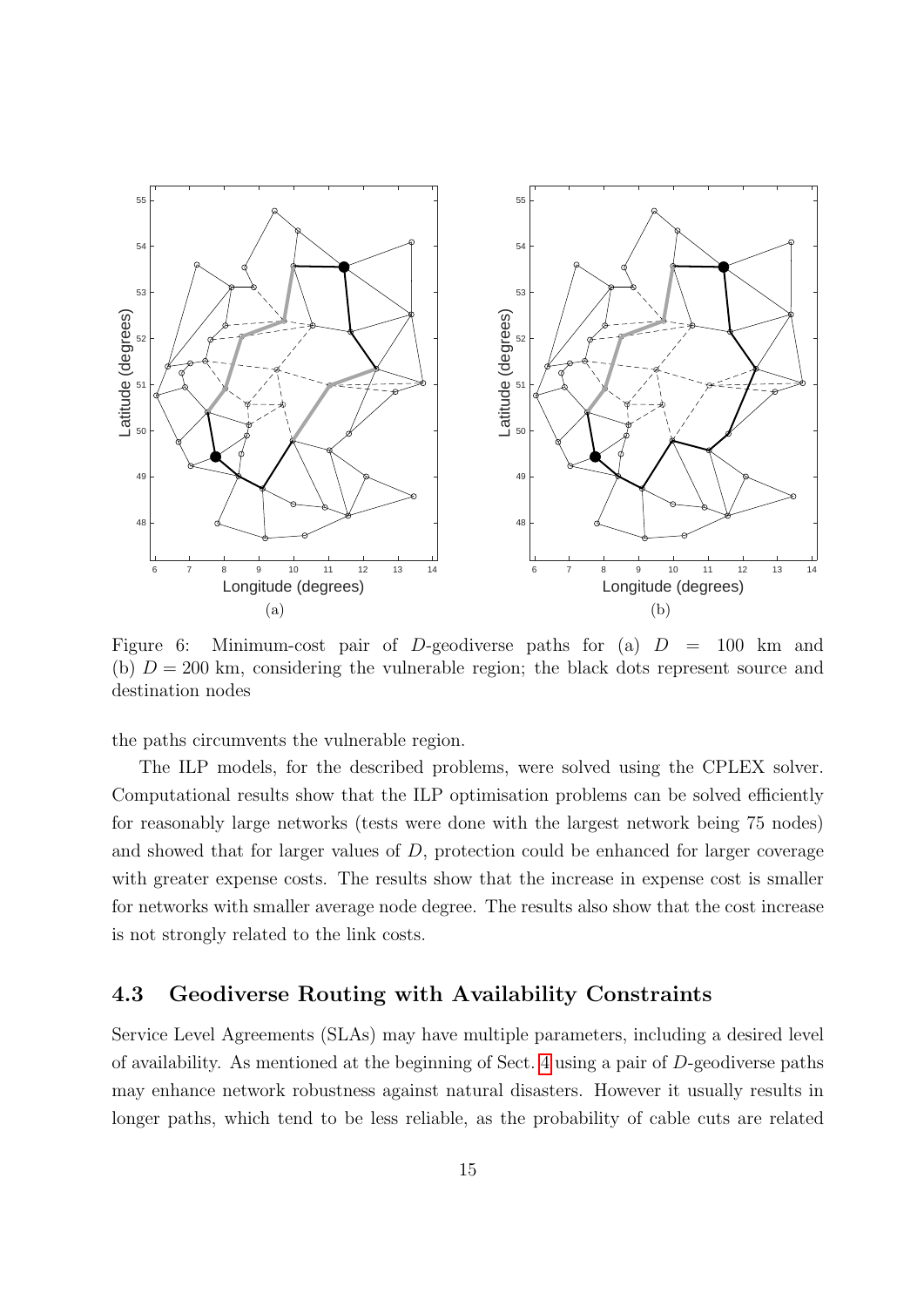to cable lengths. Hence it is also important to be able to obtain path pairs with the desired level of availability. Moreover, if the desired level can not be achieved without some network upgrade, knowing what is the maximum availability that can be achieved under D-geodiversity constraints is an information that is relevant in the context of SLAs, or for deciding on network upgrade procedures to improve end-to-end availability.

Algorithm Guaranteed Available Pair of Geodiverse Paths (GAPGP) allows to obtain a pair of D-geodiverse paths, from a source to a destination, such that either the pair satisfies a required availability or its availability is maximal. The resolution approach used in GAPGP (explained next) is based on the enumeration of the  $k$  most available paths. and is a modification of a procedure proposed in [\[23\]](#page-27-8).

The main idea of GAPGP is to enumerate paths by non-increasing order of their availability value. Then for each path  $p$  it calculates  $q$ , the most available path that is D-geodiverse with  $p$ . The algorithm stores the best solution found so far until no better solution can be found. The algorithm can stop enumerating paths when it generates a path p with an availability such that if a path  $D$ -geodiverse with p existed with the same availability as  $p$ , the resulting path pair would still have lower availability than the current best solution. Hence no more improvement is possible – this is similar to the condition used in [\[23\]](#page-27-8). Note that if path q, the D-geodiverse with  $p$ , has an availability higher than p then the corresponding path pair can be ignored: this solution will be at most as good as the solution obtained when  $q$  was enumerated before  $p$  or it has lower availability than that solution.

The availability of a path pair  $r \in R_{sd}$ , represented by  $\Lambda_r$ , is given by:

$$
\Lambda_r = 1 - \underbrace{\left(1 - \prod_{e \in S_{r1}} a_e\right)}_{\text{unavailability of } r1} \underbrace{\left(1 - \prod_{e \in S_{r2}} a_e\right)}_{\text{unavailability of } r2}, \qquad (6)
$$

which is the usual formula for a parallel of serial systems.

<span id="page-15-0"></span>Given a network topology, source s and destination  $d$  nodes, the link to link distances, the node to link distances (which allow to obtain  $\delta(e_i, e_j)$  for a given node pair), the availability of the links, a desired distance D and availability  $\Lambda$ , the Algorithm GAPGP calculates a D-geodiverse path pair of availability  $\Lambda_r$  such that:

$$
A_r \ge \min\left\{A, \max_{\rho \in R_{sd}} A_\rho\right\} \tag{7}
$$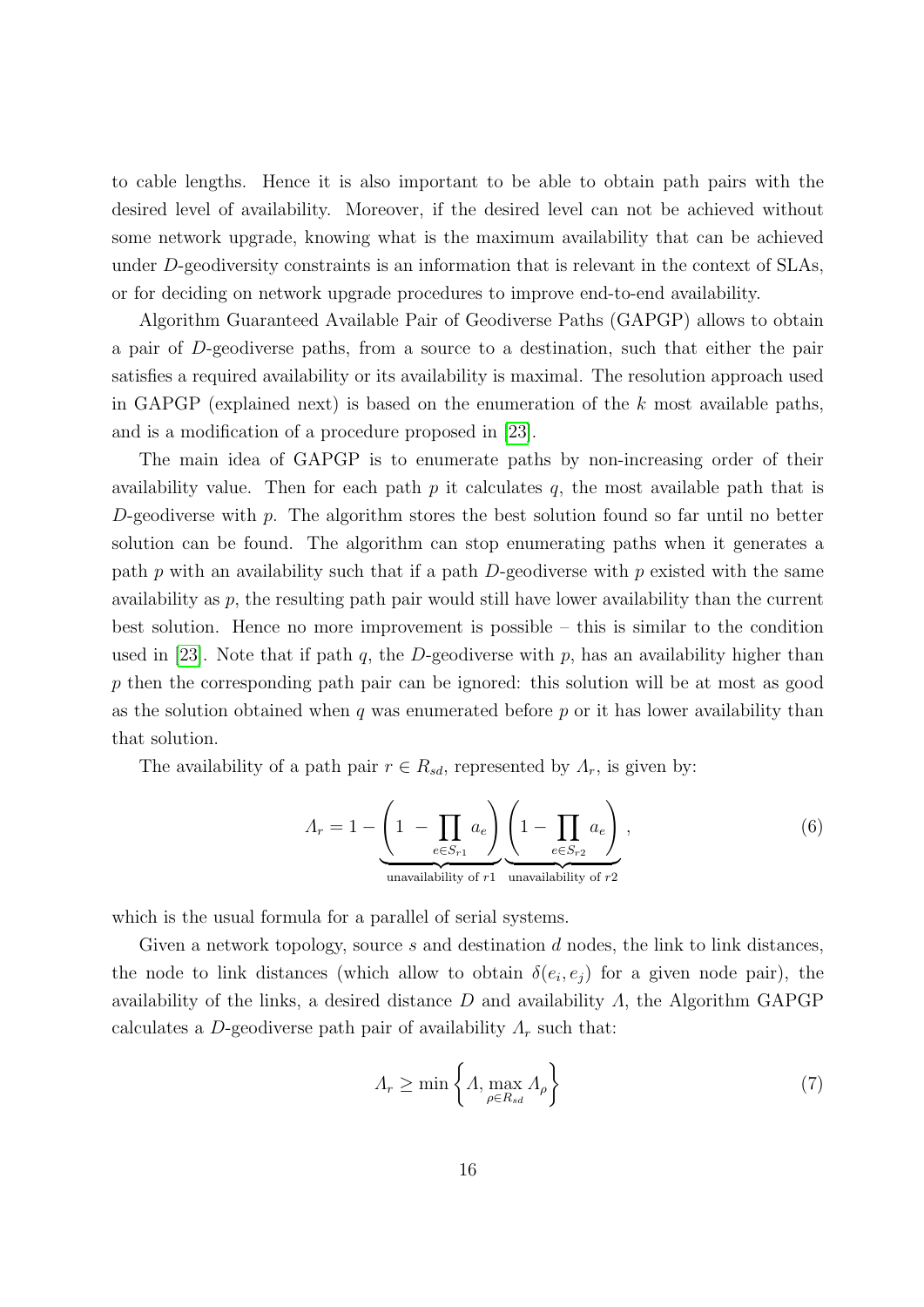Enumerating paths by non-increasing order of their availability value, can be done using a k-shortest path algorithm like Yen's [\[24\]](#page-27-9) or the loopless version of MPS [\[25\]](#page-28-0). This requires the transformation of the multiplicative metric that allows to obtain the availability of path p:

$$
Av(p) = \prod_{e \in p} a_e , \qquad (8)
$$

into an additive one:

$$
c'(p) = -\ln Av(p) = -\sum_{e \in p} \ln a_e \tag{9}
$$

Hence the k-th most available path is the k-th shortest path  $(p_k)$  obtained using the link cost  $c'_e = -\ln a_e$ , and  $Av(p_k) = e^{-c'(p_k)}$ , with  $k = 1, 2, \dots$ .

<span id="page-16-0"></span>

| Algorithm 1 Algorithm Guaranteed Available Pair of Geodiverse Paths (GAPGP)                                                           |
|---------------------------------------------------------------------------------------------------------------------------------------|
| <b>Require:</b> G, s, d, $\Lambda$ , $D_{sd}$ , $(a_e)$ : $\forall e \in E$ , $\delta(e_i, e_j)$ : $\forall e_i, e_j \in E$           |
| <b>Ensure:</b> $(r, \Lambda_r)$<br>$\triangleright$ D-geodiverse path pair r with availability $\Lambda_r$                            |
| 1: for all $e \in E$ do                                                                                                               |
| 2: $c'_e = -\ln(a_e)$ $\triangleright$ New edge cost for enumerating most available paths (the shortest)                              |
| $3:$ end for                                                                                                                          |
| 4: $r \leftarrow (\emptyset, \emptyset);$<br>$\triangleright$ Current solution r: initially there is no stored solution               |
| 5: $A_r \leftarrow 0$ ; $\triangleright$ Lowest availability value for $A_r$ : initially there is no stored solution                  |
| 6: $opt \leftarrow false \geq$ The algorithm will end when <i>opt</i> becomes true, i.e., when r is optimal                           |
| 7: repeat                                                                                                                             |
| $p \leftarrow$ next-shortest-path $(s, t, G, c')$<br>$\triangleright$ Next most available path<br>8:                                  |
| if $p$ exists then<br>9:                                                                                                              |
| $\triangleright$ $(p,q)$ : $Av(p) \triangleq Av(q)$<br>if $Av(p)[2 - Av(p)] \leq \Lambda_r$ then<br>10:                               |
| $opt \leftarrow true$<br>$\triangleright$ The stored solution r is the optimal solution<br>11:                                        |
| end if<br>12:                                                                                                                         |
| if $\neg opt$ then<br>$\triangleright$ The optimal stopping condition was not verified<br>13:                                         |
| $q \leftarrow$ path-geo-distance( $\delta$ , $D_{sd}$ , $p$ , $G$ , $c'$ ) $\triangleright$ Shortest path, D-geodiverse with p<br>14: |
| if $q$ exists then<br>15:                                                                                                             |
| <b>if</b> new solution $(p, q)$ has greater availability then the stored solution r<br>16:                                            |
| then                                                                                                                                  |
| $r \leftarrow (p, q)$<br>$\triangleright$ r is updated with the new best found solution<br>17:                                        |
| end if<br>18:                                                                                                                         |
| end if<br>19:                                                                                                                         |
| end if<br>20:                                                                                                                         |
| else<br>21:                                                                                                                           |
| $\triangleright$ No more improvement possible, hence r is the optimal solution<br>22:<br>$opt \leftarrow true$                        |
| end if<br>23:                                                                                                                         |
| 24: <b>until</b> $\Lambda \leq \Lambda_r \vee opt$                                                                                    |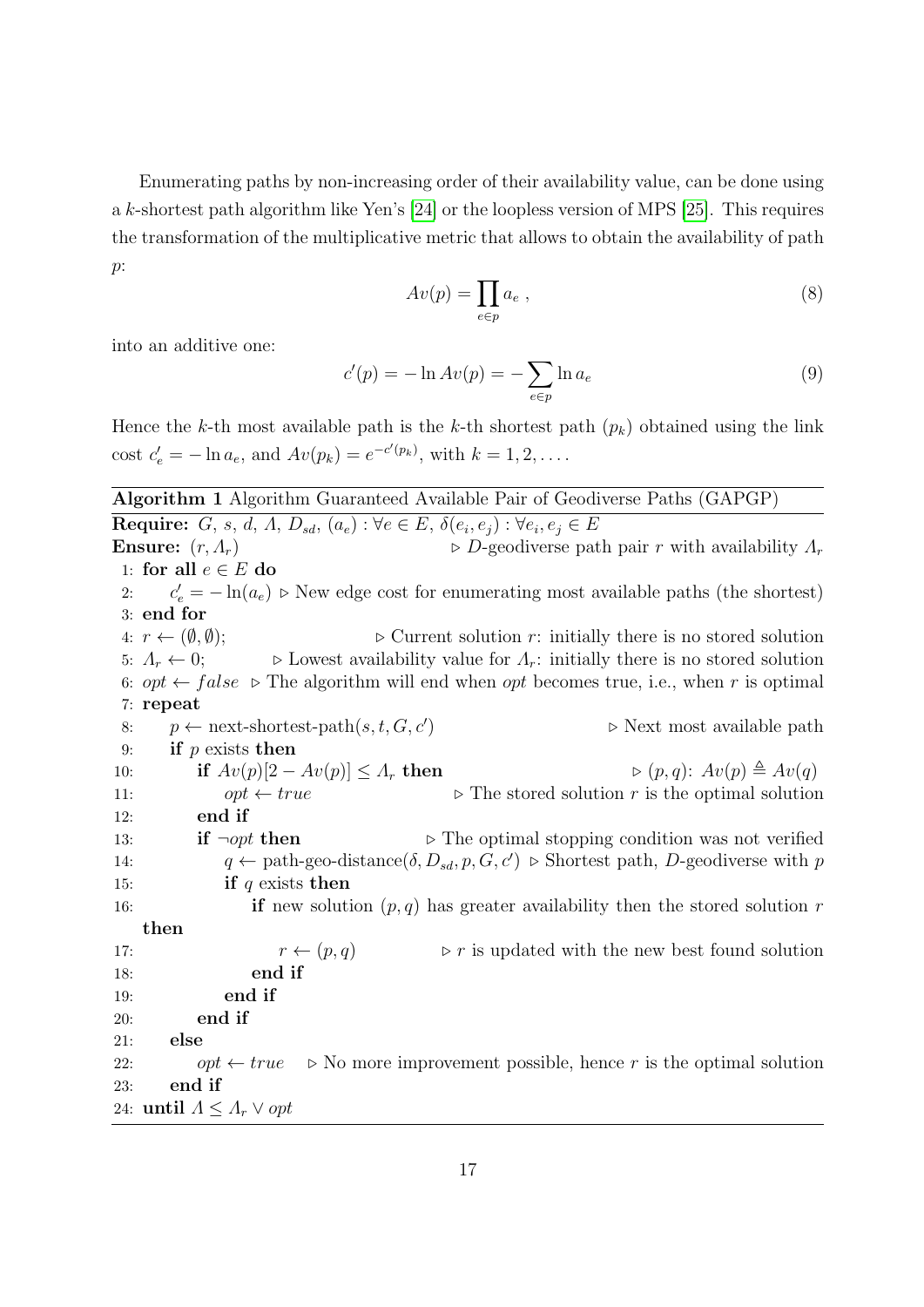In the remaining part of this sub-section a detailed description of Alg. [1](#page-16-0) (GAPGP) is given. The additive metric requires the calculation of edge cost  $c'_{e}$  for all  $e \in E$  (lines [1–3\)](#page-16-0). An empty solution is created in lines [4](#page-16-0) and [5,](#page-16-0) which will be used to store the current best solution; in the next line  $opt$  – the Boolean variable that will take the value true once the optimal stopping condition is reached  $-$  is initially set to *false*. Then the main loop, defined by lines [7–24,](#page-16-0) is executed until the stored path attains the desired availability  $(A \leq A_r)$  or *opt* becomes true, meaning that the stored solution is the most available one that can be obtained, satisfying the required geodiversity constraints. The stored path pair (r with availability  $\Lambda_r$ ) is optimal – see line [11](#page-16-0) of GAPGP – when the availability of the current path  $p$  from  $s$  to  $d$  (obtained by non-increasing availability order) is such that  $Av(p)[2 - Av(p)] \leq \Lambda_r$  (see [\[21,](#page-27-6) [22\]](#page-27-7) for a proof). Note that an explanation of this optimal condition was given in the third paragraph of this sub-section, while explaining the main idea of GAPGP.

The iterative generation of shortest paths which corresponds, as explained above, to the iterative generation of paths by non-increasing order of availability is carried out in the main cycle. In each iteration, the next most available path  $p$  is returned by function *next-shortest-path* in line [8.](#page-16-0) Path  $q$ , the D-geodiverse path with  $p$  is calculated in line [14](#page-16-0) by function path-geo-distance which uses a shortest path algorithm in the auxiliary graph resulting from pruning from G the edges at a distance less than  $D_{sd}$  from p (recall  $D_{sd} = \min(D, D_{sd}^{Max})$ . If q could be calculated in the pruned network (see line [15\)](#page-16-0), then if the resulting path pair has an availability higher than the availability of the existing stored solution, the stored solution is updated with the value of the newly found best path pair, as can be seen in lines [16–18.](#page-16-0)

To conclude, the value of variable opt is modified in two situations only: (a) in line [11](#page-16-0) after having verified the current best solution has maximal availability; (b) in line [22](#page-16-0) after function next-shortest-path (in line [8\)](#page-16-0) returns no path because all paths have been generated. Therefore, the algorithms returns a path pair with an availability at least Λ or with the maximal availability in the network, such that the paths are D-geodiverse, as stated in Eq. [\(7\)](#page-15-0).

### 4.4 On the Complexity of Finding D-Geodiverse Paths

In the literature, there are multiple related flavours of definitions of D-geodiversity. In this subsection we would like to emphasize two of them, which represent the two fundamentally different definition classes. While in one version (Def. [1,](#page-18-1) DNP, [\[9\]](#page-26-4)), the distances between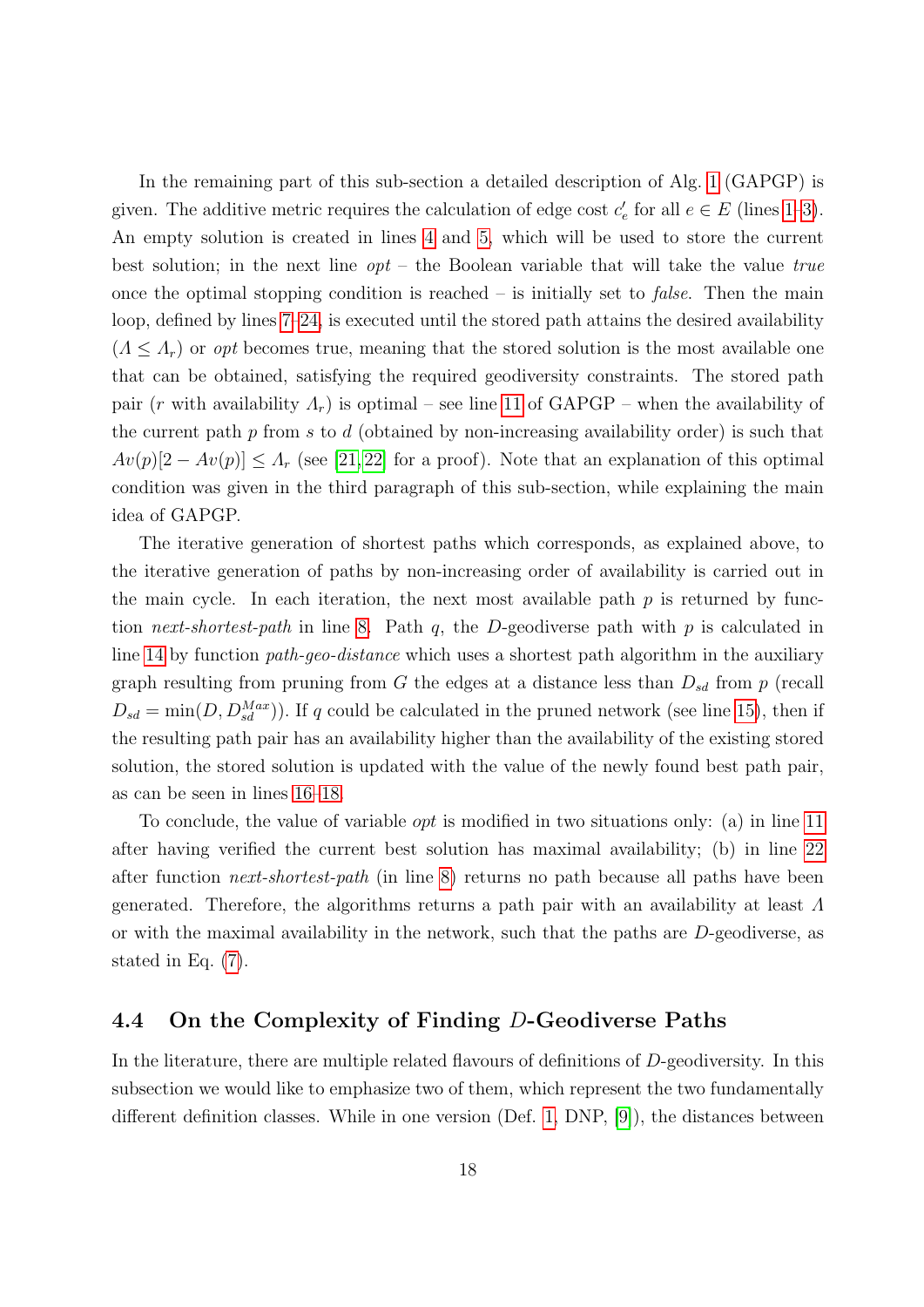the paths are measured only between the intermediate nodes, in the other version (Def. [2,](#page-18-2) DLP,  $[6, 15]$  $[6, 15]$ , the distance between links is also measured.

<span id="page-18-1"></span>Definition 1 (D-node-geodiverse path pair problem (DNP)) Given a network  $G(V, E)$  embedded in the plane, source and destination nodes s and d, respectively, decide whether a pair of paths  $p_1$  and  $p_2$  between s and d exists such that no node of  $p_1$  is closer to a node of  $p_2$  than D.

<span id="page-18-2"></span>Definition 2 (D-link-geodiverse path pair problem (DLP)) Given a network  $G(V, E)$  drawn in the plane, source and destination nodes s and d, respectively, two protective disks  $c_s$  and  $c_d$  with radius  $\mathcal{R} \geq D/2$  around s and d, respectively, decide whether a pair of paths  $p_1$  and  $p_2$  between s and d exists such that no part (of node or link) of  $p_1$  is closer to  $p_2$  than D, where we neglect the parts of the paths which are inside  $c_s$  or  $c_d$ .

While the DNP is NP-hard [\[9,](#page-26-4) Theorem 3], the DLP is solvable in polynomial time [\[15,](#page-27-0) Theorem 5]. In the rest of this subsection, we will assume D-geodiversity is defined as in Def. [2.](#page-18-2) In fact, [\[15\]](#page-27-0) and [\[6\]](#page-26-1) offer much stronger algorithms, which, given  $G, D$  and  $\Re$ , find a maximum cardinality set of  $s$ -d D-geodiverse paths in polynomial time<sup>[1](#page-0-0)</sup>. Regarding networks with  $x \neq 0$  link crossings, FPT (fixed-parameter tractable) algorithms can be designed based on [\[6\]](#page-26-1). Another consequence of [6] is that finding a pair of  $s-d$  D-geodiverse paths (or  $k \geq 2$  mutually D-geodiverse paths) for which the minimal bandwith of the paths is maximal can also be done in polynomial time. The computational complexity of the cost minimization version of the DLP (i.e., finding a minimum-cost  $D$ -geodiverse path pair) is an open question. However, if  $D = 0$  (or it is small enough), the problem translates to finding a minimal cost node-disjoint  $s-d$  path pair, which is solvable in polynomial time with Suurballe's algorithm [\[26\]](#page-28-1).

## <span id="page-18-0"></span>4.5 SRLG-disjoint and Geodiverse Routing – a Trade-off Between Benefit and Practical Effort

The basic path protection approach is to obtain a pair of edge disjoint paths of total minimal path length (or cost) – also designated as the link-disjoint min-sum problem. However, to ensure a better end-to-end path protection, the AP and the BP should not

<sup>&</sup>lt;sup>1</sup>Note that the number of link crossings is  $x \ll |V|$  for backbone networks, typical networks containing (almost) no link crossings.

The maximum  $D = D_{sd}^{Max}$  value for which a pair of D-geodiverse paths exists can be calculated via a binary search using the algorithm of [\[6\]](#page-26-1).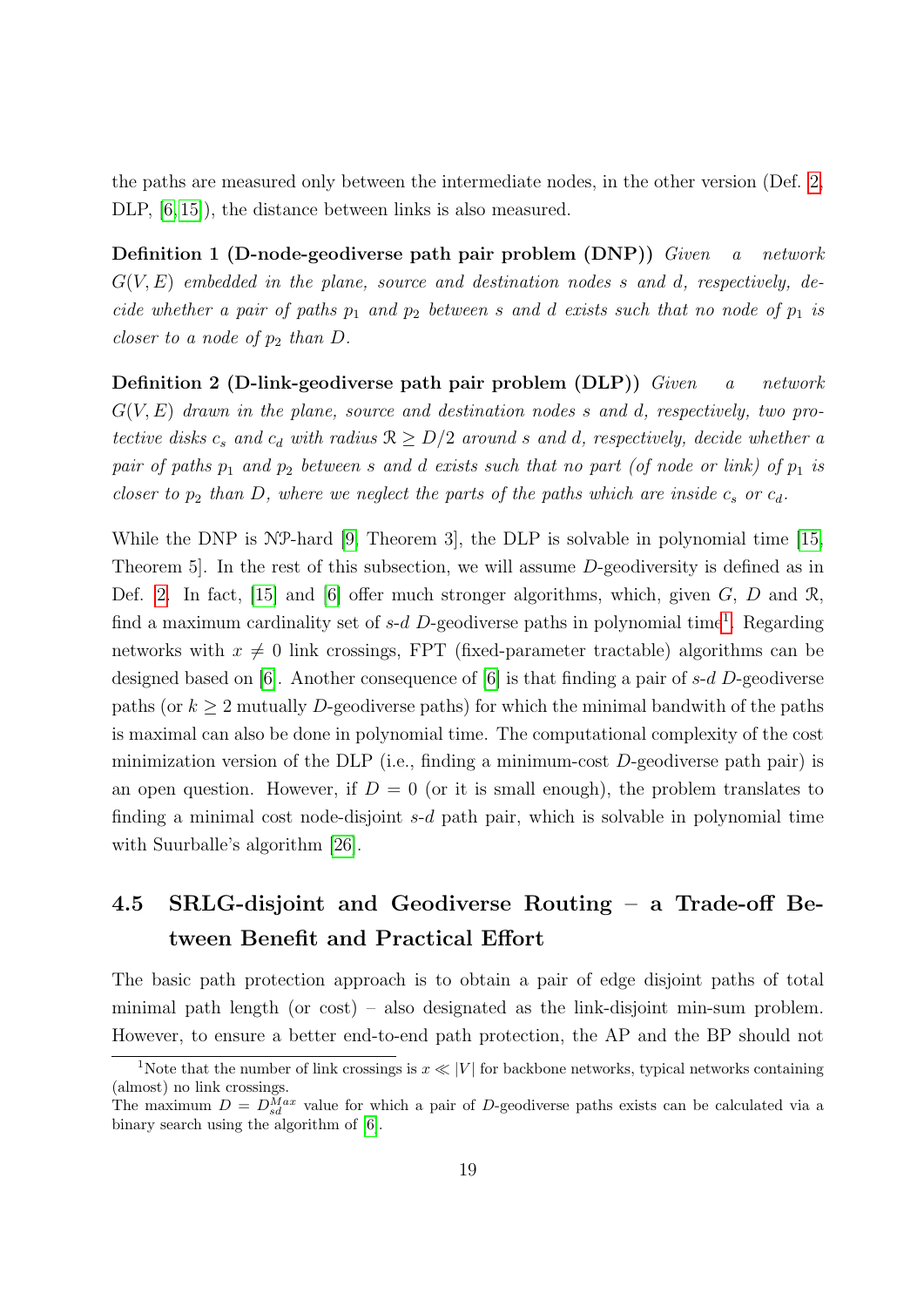share a common risk of failure. If two or more fibres share a cable or a duct, we say they are in a Shared Risk Link Group (SRLG) – an example can be found in Chapter 3.0/17. As the links in an SRLG share a common risk, we want path pairs to be SRLG-disjoint, i.e., they should not have any SRLG in common. Since calculating SRLG-disjoint paths is a NP-complete problem [\[27\]](#page-28-2), heuristics [\[28](#page-28-3)[–30\]](#page-28-4) are often used to determine SRLG-disjoint paths, seeking the minimization of an additive cost metric related to the links of the paths.

In this sub-section maximally SRLG-disjoint path pairs of total minimal path length are calculated. A path pair is said to be maximally SRLG-disjoint if the number of common SRLGs is minimal – see [\[31\]](#page-28-5) for effective heuristics for solving this problem. A path pair is (fully) SRLG-disjoint if the two paths do not have any SRLG in common. Note that maximal SRLG-disjoint routing and/or D-geodiverse routing result in longer paths than routing using simply link-disjoint paths. These longer paths may require a larger number of transponders and/or more sophisticated transponders to satisfy the demands, thus increasing the optical network cost.

As SRLGs may include links in a certain vicinity sharing a common risk, they can naturally represent geographically correlated failures [\[32–](#page-28-6)[34\]](#page-28-7). The problem addressed in this section is to determine if SRLG-disjointness already ensures a good geodiversity for a pair of paths.

For some networks, it may not be possible to find fully SRLG-disjoint path pairs for all the demands. Therefore, the problem to be tackled is based on finding maximally SRLG-disjoint path pairs of min-sum cost for all traffic demands, that will simultaneously guarantee a good geodiversity.

The minimization of the cost of the used transponders is a goal of the tackled problems. As the longest path of the pair is the relevant one for the selection of transponders, the problems were formulated so as to minimize the length of the longest path of the pair (a min-max approach), while guaranteeing that the total path pair length is the one obtained for the original min-sum models. This way, the formulated problems are of a lexicographic nature, in that ancillary problems of min-sum length are first solved, followed by the minmax length problems.

For networks with long paths, there may be demands for which fully transparent paths may not be available. In this situation, regenerative transponders (or simply transponders) will have to be used along the paths. The problem of devising the appropriate number and location of regenerators is tackled, based on an approach in [\[35\]](#page-29-0). This information allows us to find the longest transparent segment in the paths of each path pair, which will be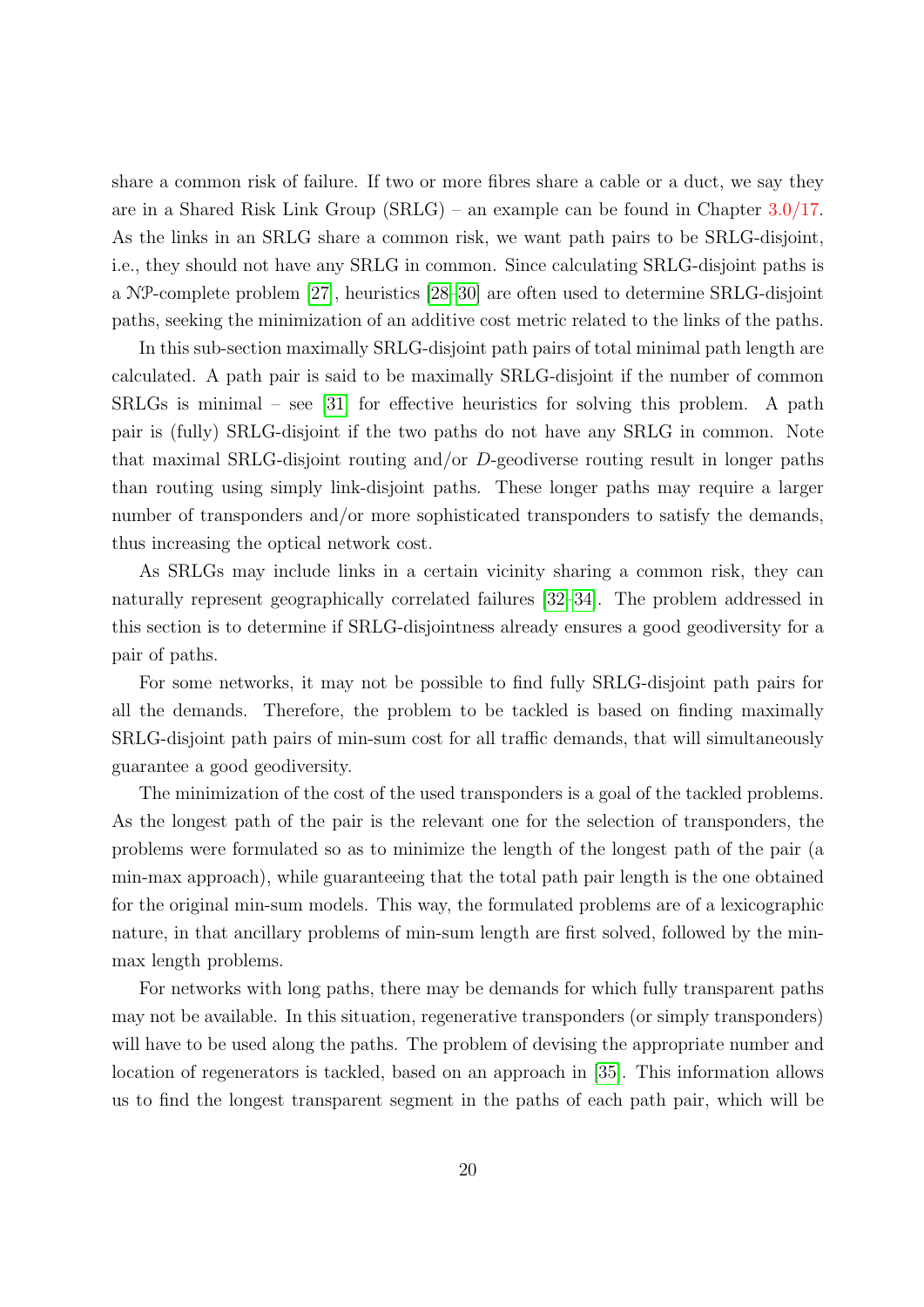necessary to select the appropriate transponders. For simplification, we have considered identical transponders at the source, intermediate and destination nodes for each demand.

Next, a brief description of the addressed Linear Programming (LP) problems is presented – for the description of notation and a mathematical formulation, see [\[36\]](#page-29-1). Note that each LP problem was solved for a demand from a node  $s$  to a node  $d$  in the network:

- $P_0^{\eta}$  edge-disjoint path pair of min-sum length, with minimal length for the longest path of the pair;
- $P_{2N}^{\eta}$  node-disjoint path pair with minimal number of SRLGs in common and min-sum length, with minimal length for the longest path of the pair – identified as min#SRLG in the forthcoming figures;
- $P_{2G}^{\eta}(D)$  path pair with minimal number of SRLGs in common and min-sum length, with minimal length for the longest path of the pair and geodiversity constraints, with a distance  $D$  – identified as  $D=x$  km in the forthcoming figures.

The resolution of these problems gives us the appropriate path pairs and also the appropriate number and location of regenerators, for each demand.

The solutions to these problems allow for an evaluation of the increasing total path length when seeking to ensure maximally SRLG-disjoint routing in a network. An assessment on whether SRLG-disjointness is enough to provide a required geodiversity is also relevant, which results in problem  $P_{2G}^{\eta}(D)$  listed above. These LP problems were solved using CPLEX 12.8 [\[37\]](#page-29-2). Recall that if for a particular demand  $s - d$  a distance D cannot be satisfied then the maximum possible geodiverse solution is sought, i.e.,  $D_{sd} = \min (D; D_{sd}^{Max})$ where  $D_{sd}^{Max}$  is calculated as in Sect. [4.1](#page-8-1) with an additional constraint on the minimal number of shared SRLGs for that demand (which has to be calculated in advance).

A sample backbone network of Deutsche Telekom (DT) with 12 nodes, see Fig. [7,](#page-21-0) was considered in the experimental analysis. Information on the fibre lengths, the SRLGs, and the SRLG lengths may be found at Tables II-III of [\[38\]](#page-29-3). The distance between links, the distance between the nodes and the links, and the maximal distance between paths for every node pair, can be found at [\[39\]](#page-29-4). The considered distances were  $D = 40; 80; 120; 160$  km. Physical constraints regarding optical reach were not taken into account at this stage.

The length variation of the paths in relation to the length of the paths for the  $P_0^{\eta}$ solution, is displayed in Fig. [8.](#page-21-1)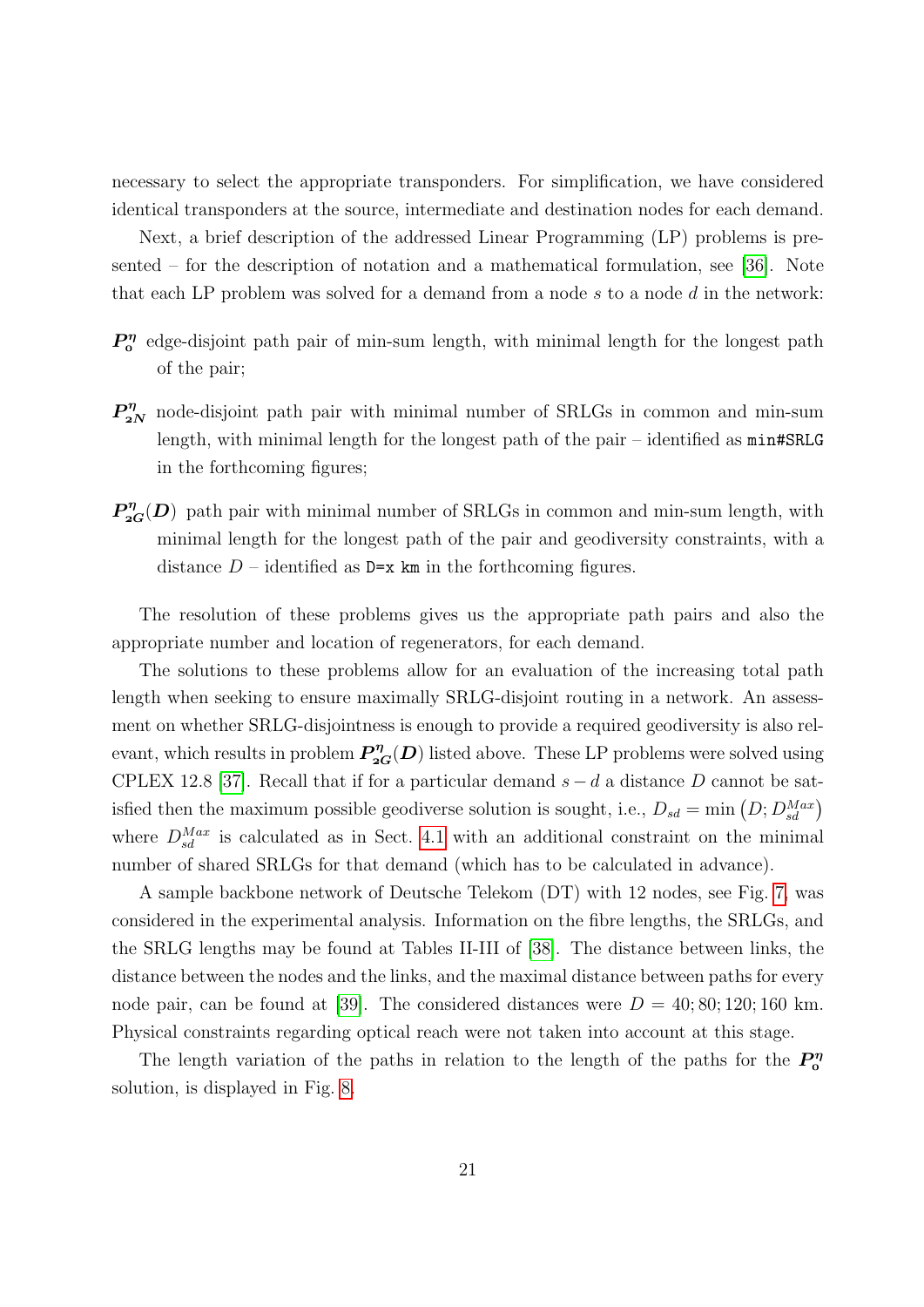

<span id="page-21-0"></span>Figure 7: Generic backbone network of Deutsche Telekom



<span id="page-21-1"></span>Figure 8: Path length variation (to the solutions of  $P_0^{\eta}$ )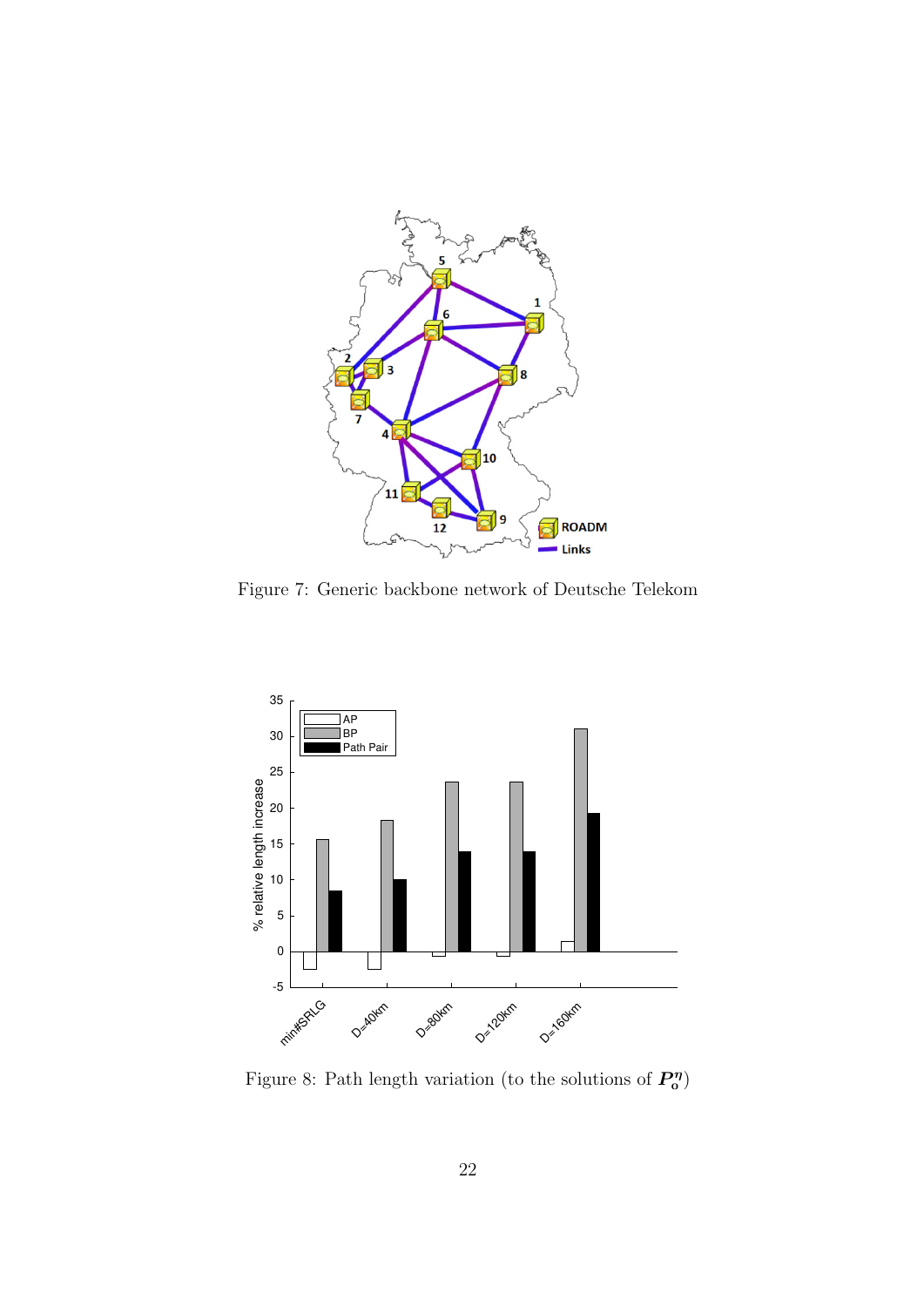For the considered network, only for one node (2) it is not possible to reach any other node with a fully SRLG-disjoint path pair. For demands with this node as source or destination, one of two possible SRLGs has to be shared.

For the APs, the solutions have smaller variations for all the problems. For the demands  $(2,12)$ ,  $(3,12)$  and  $(7,12)$ , the APs for all the problems are substantially shorter than the APs for  $P_0^{\eta}$ , originating negative variations of the length of the APs. This has to do with the topology of the network and with the set of SRLGs that was considered. For the BPs and for the path pairs, the solutions are more diversified.

Generally speaking, the results support our initial conjecture that SRLG-disjointness ensures a certain geodiversity. In fact, the increase in total path length from min#SRLG to the geodiverse solutions oscillates only between 1.5% for  $D=40$ km and 10.0% for  $D=160$ km. i.e., to achieve a geodiversity of  $D = 160$  km, the length of the path pairs increases only 10.0% in relation to the path pairs length obtained for min#SRLG. The increase in the length for the path pairs of the solutions considering geodiversity varies from 10.0% (for D=40km) to 19.3% (for D=160km), compared to the  $P_0^{\eta}$  solution. Naturally, for higher D, the BPs are longer, to ensure that the desired geodiversity is achieved.

A final note on these results, to mention that in this network the results for D=80km and D=120km are the same.

For the demands with distant source and destination, the difference between the  $P_0^{\eta}$ solution and the solutions with SRLG-disjointness with geodiversity are not very significant. The increase in total path length is essentially due to the demands with close source and destination.

Considering the solutions obtained for the different problems and a traffic matrix, a cost may be calculated for each solution. This cost is associated with the reconfigurable optical add-drop multiplexers (ROADMs) that must be used. For this purpose, the fibre length of the paths is considered, in order to calculate the optical reach and the maximum rate of the used transponders. Note that the capacity of the links is assumed to be enough to accommodate all the traffic demands.

The optical reach of a lightpath is given by  $N_{s_{\text{max}}}L_s$ , where  $L_s$  is the length of the amplifier spans and  $N_{s_{\text{max}}}$  is the maximum number of spans for a minimum Optical Signal-to-Noise Ratio (OSNR). The calculation of these parameters is based on the model described in [\[40\]](#page-29-5). The values of the different parameters needed for the calculation of the transpon-ders reach are provided in [\[36\]](#page-29-1), except the attenuation constant, which is  $\alpha = 0.25$  dB/km (a more realistic value), and the OSNR penalty value, which is 2.2 dB.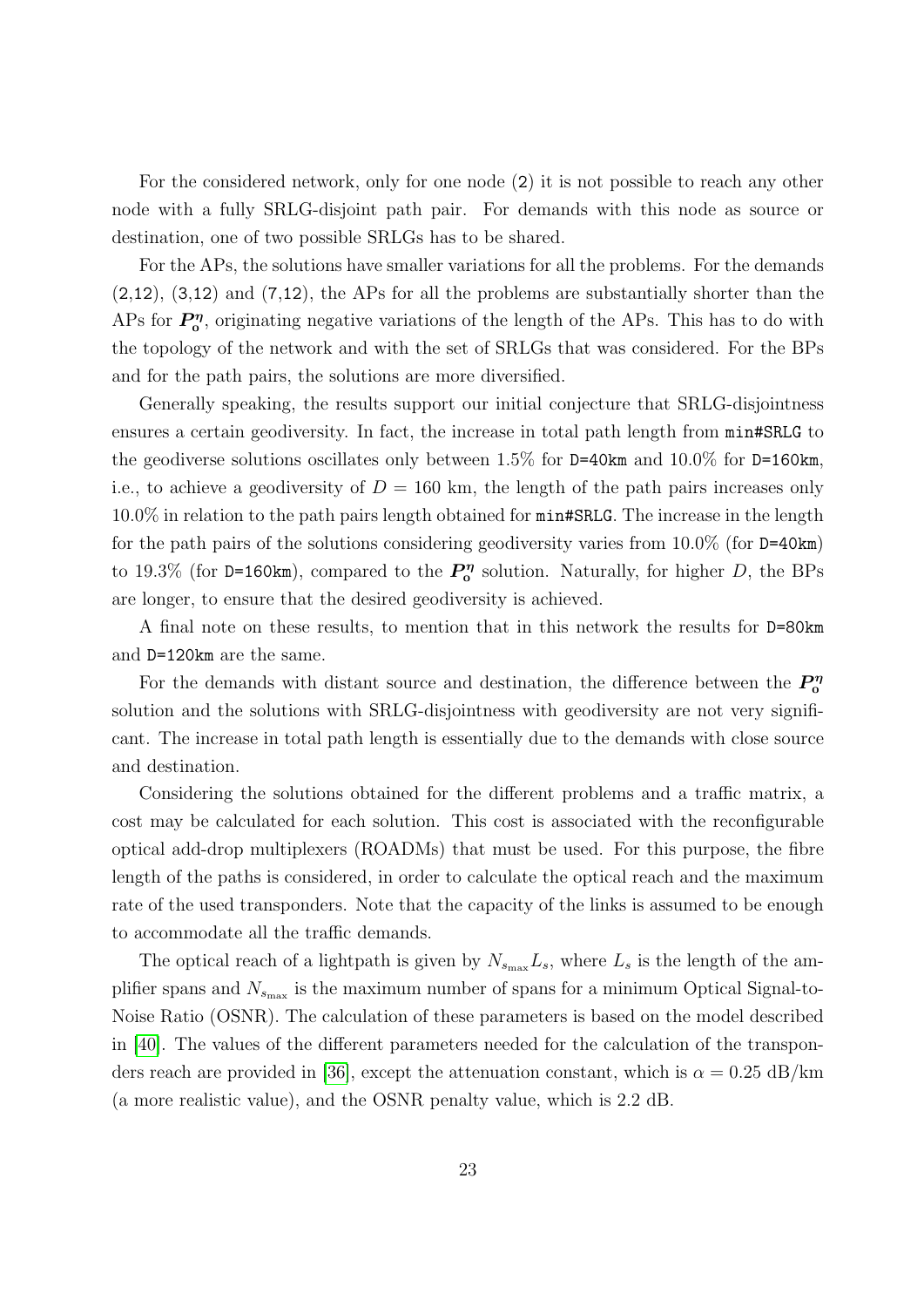The cost of the solutions is based on the costs of the used transponders. A state-of-theart 100 Gb/s, Dual-Polarisation Quadrature Phase-Shift Keying (DP-QPSK) transponder with a single carrier and a baud-rate of 34 Gbaud is the normalized transponder (i.e., with cost 1). The cost of other transponders is calculated in relation to this normalized cost and depends on three main factors:  $(i)$  the number of optical carriers (lasers) – a transponder with two or more carriers is more cost-efficient than two or more transponders with a single carrier;  $(ii)$  the maximum baud-rate – an increase of the maximal baud-rate to its double entails an increase of about one-third in the cost; *(iii)* the adaptability of the transponder capacity – a fixed transponder supporting a single modulation format and thus a single capacity is cheaper than a modulation-flexible transponder supporting multiple modulation formats and related capacities. The effects of these factors in the cost of transponders is illustrated in Table I in [\[38\]](#page-29-3). The least cost transponder is always selected and the traffic is split if more than one transponder is necessary.

As already mentioned, the resolution of the aforementioned problems  $P_0^{\eta}$ ,  $P_{2N}^{\eta}$  and  $P_{2G}^{\eta}(D)$  allows us to find not only the appropriate path pairs but also the appropriate number and location of regenerators, for each demand. Given this information, the set of transponders with minimal cost to be used for each demand is obtained as described in Sect. 4.6 of [\[36\]](#page-29-1). The resolution approach is lexicographic, in the sense that once we obtain the minimal number of intermediate nodes where regenerators will be necessary, we seek to minimize the longest transparent segment in any of the paths of the pair for each demand. Any transponder with a reach higher than the maximal length of a transparent segment in a path may be used, so by minimizing this maximal length, we manage to diversify the usable transponders.

Among the possible transponders, the ones with lower cost are selected. As a simplification, the same type of transponders is used at the source, intermediate and destination nodes for each demand, regardless of the actual length of each individual segment.

The cost variation of the transponders in relation to the transponders costs for the  $P_0^{\eta}$ solution, is displayed in Fig. [9.](#page-24-1) The traffic matrix can be found in Table IV of [\[38\]](#page-29-3).

As explained, the length of the paths (in particular of the BPs, which are usually longer than the APs) influences the cost of the transponders (used by both paths in the pair). In fact, the results in Fig. [9](#page-24-1) show that the solutions with longer paths have equal or higher transponders costs. Note, however, that the increase is not proportional: by comparison to the  $P_0^{\eta}$  solution, the increase in BP length varies between 15.6% and 31.0%, and yet the increase in transponders costs varies between 7.1% and 8.0% only. Note that only a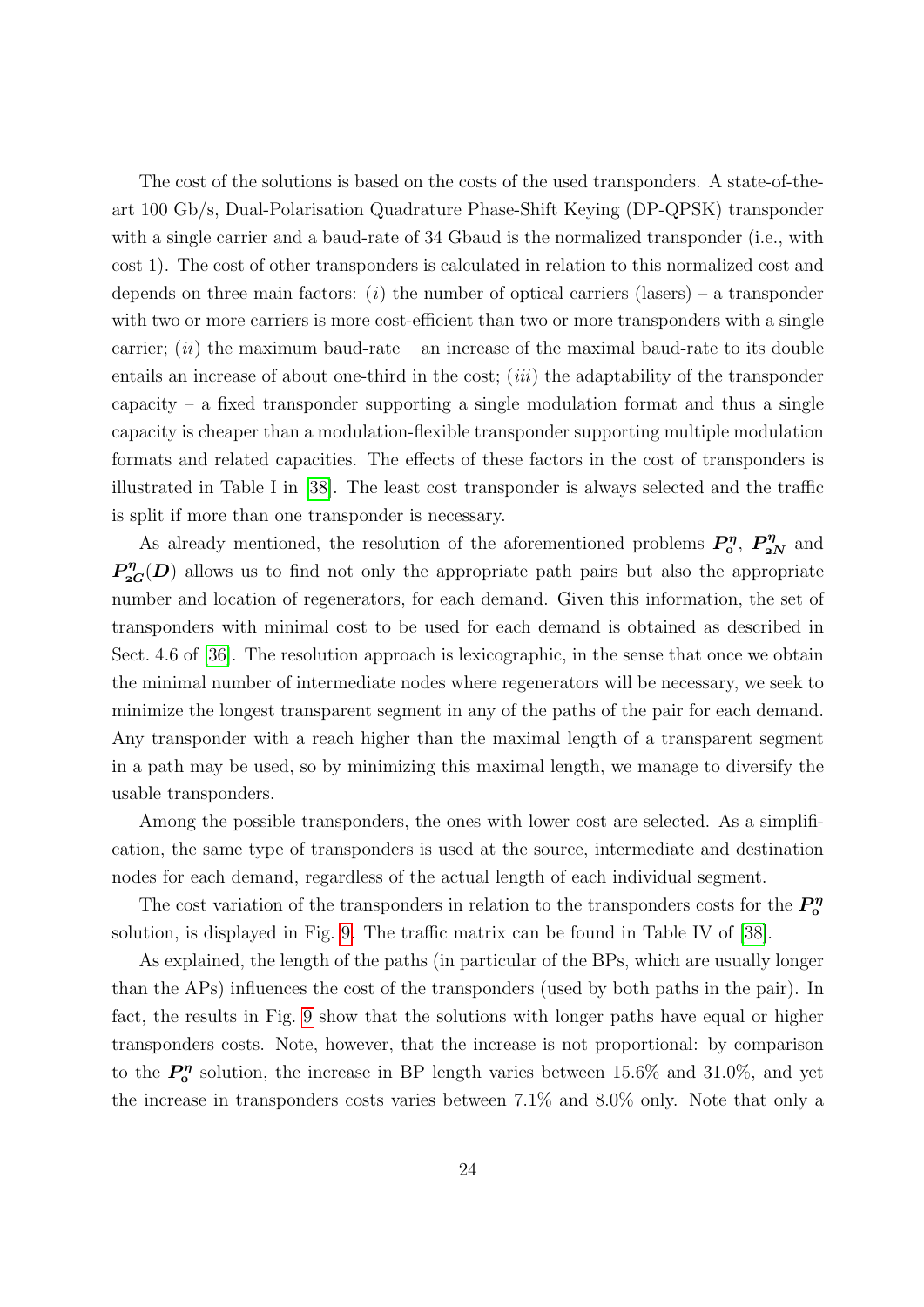

<span id="page-24-1"></span>Figure 9: Transponders cost variation (to the solutions of  $P_0^{\eta}$ )

few demands (6 for the SRLG-disjoint solutions and 7 for the geodiverse solutions) require higher cost transponders than the ones needed by the  $P_0^{\eta}$  solution.

Nonetheless, the obtained results show that the length of the paths is not the sole criterion. For paths of different total length but with the same number of transponders and similar value for the length of the longest transparent segment, we may have a similar set of transponders. This is noticeable in these experimental results as the transponders costs for the geodiverse solutions are all the same. In fact, for the network in Fig. [7](#page-21-0) and the used parameters all end-to-end connections are transparent. Experimental results for larger networks are available in [\[36\]](#page-29-1).

## <span id="page-24-0"></span>5 Conclusions

Large-scale disasters such as hurricanes, tsunamis, or earthquakes may have a significant impact in the telecommunication services in a certain geographical area. This can affect communications required to coordinate the efforts of teams involved in relief operations, and can have an impact on economic activities.

Disaster-resilient routing schemes for regional failures were presented starting with an overview of routing strategies that may help circumventing damaged areas of the networks. Prior knowledge about vulnerable regions, can be used to avoid regions with high probabil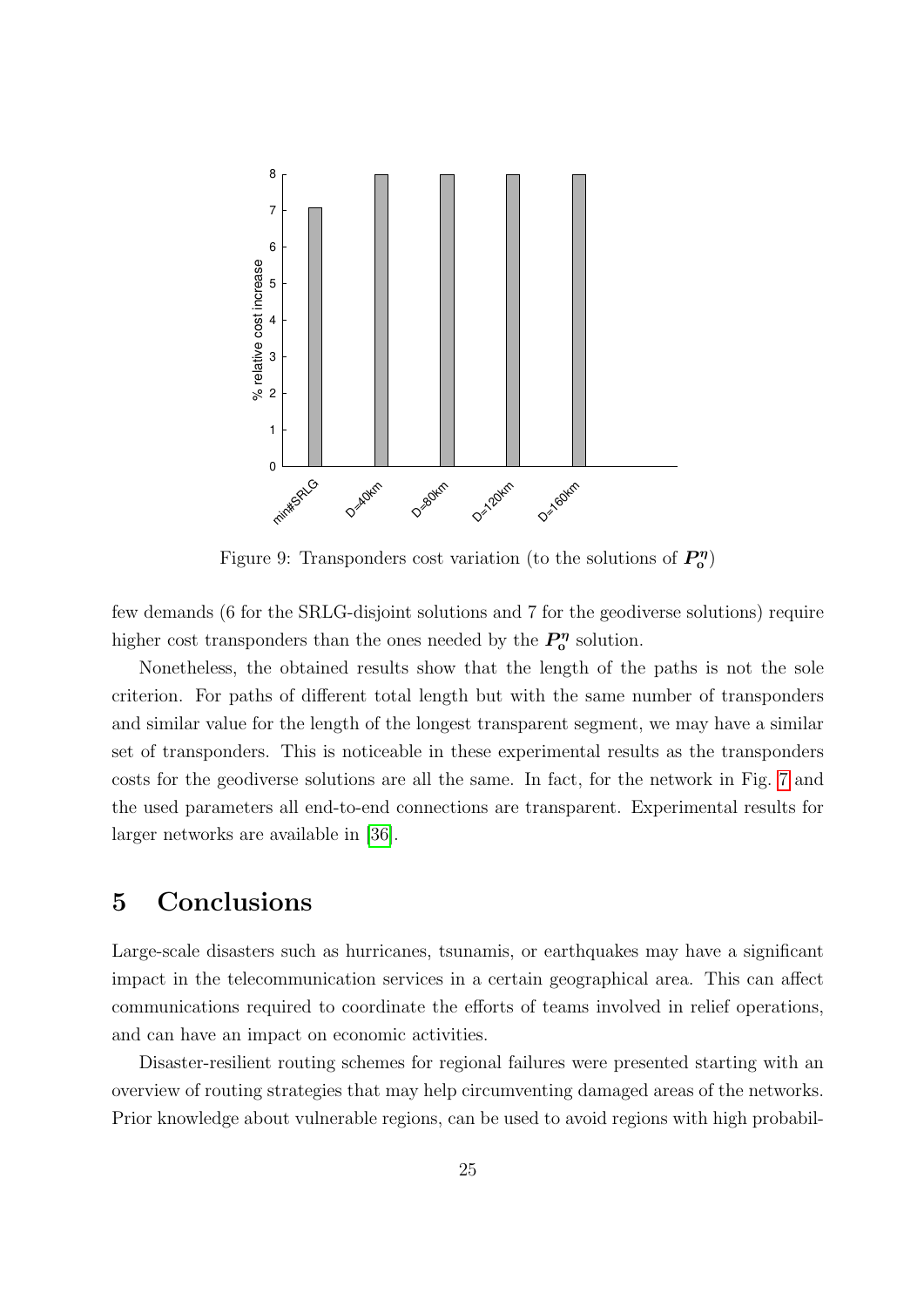ity of disaster. Optimisation models were described that allow to establish connections with improved resistance to disasters, namely earthquakes. Moreover reprovisioning schemes, acting in response to earthquake early warning systems, were also addressed.

A detailed description of a minimum-cost geodiverse routing approach, where a pair of end-to-end paths, such that any intermediate element of one path and any element of the other path are separated by a minimum geographical distance value D was presented. Such paths are a D-geodiverse routing solution. Furthermore an algorithm, which ensures a certain level of availability is also satisfied by the obtained D-geodiverse routing solution, is described. This algorithm may allow a service provider to better specify availability levels in SLAs.

Although geodiverse routing may reduce the impact of a natural disaster, as it contributes to a higher level of disaster preparedness, it comes with a cost: longer paths which require more sophisticated terminal equipment. Hence, a case study in an optical network is presented, that evaluates the relative additional cost due to the necessary terminal equipment (transponders), needed to support a much larger separation of the selected routes, with respect to the equipment that would suffice to support minimal path length link-disjoint routes.

## References

- <span id="page-25-0"></span>[1] Y. Cheng, J. Li, and J. P. G. Sterbenz. Path geo-diversification: Design and analysis. In 2013 5th International Congress on Ultra Modern Telecommunications and Control Systems and Workshops (ICUMT), pages 46–53, Sept 2013.
- <span id="page-25-1"></span>[2] F. Iqbal and F. A. Kuipers. Wiley Encyclopedia of Electrical and Electronics Engineering, chapter Disjoint Paths in Networks (Invited paper). John Wiley & Sons, 2015.
- <span id="page-25-2"></span>[3] T. Tsubaki, M. Ishizuka, and S. Yasukawa. A new algorithm of route design against large-scale disasters. In NOMS 2018 - 2018 IEEE/IFIP Network Operations and Management Symposium, pages 1–5, Taipei, Taiwan, 2018.
- <span id="page-25-3"></span>[4] Y. Cheng, M. T. Gardner, J. Li, R. May, D. Medhi, and J. P. G. Sterbenz. Analysing geopath diversity and improving routing performance in optical networks. Computer Networks, 82:50–67, 2015.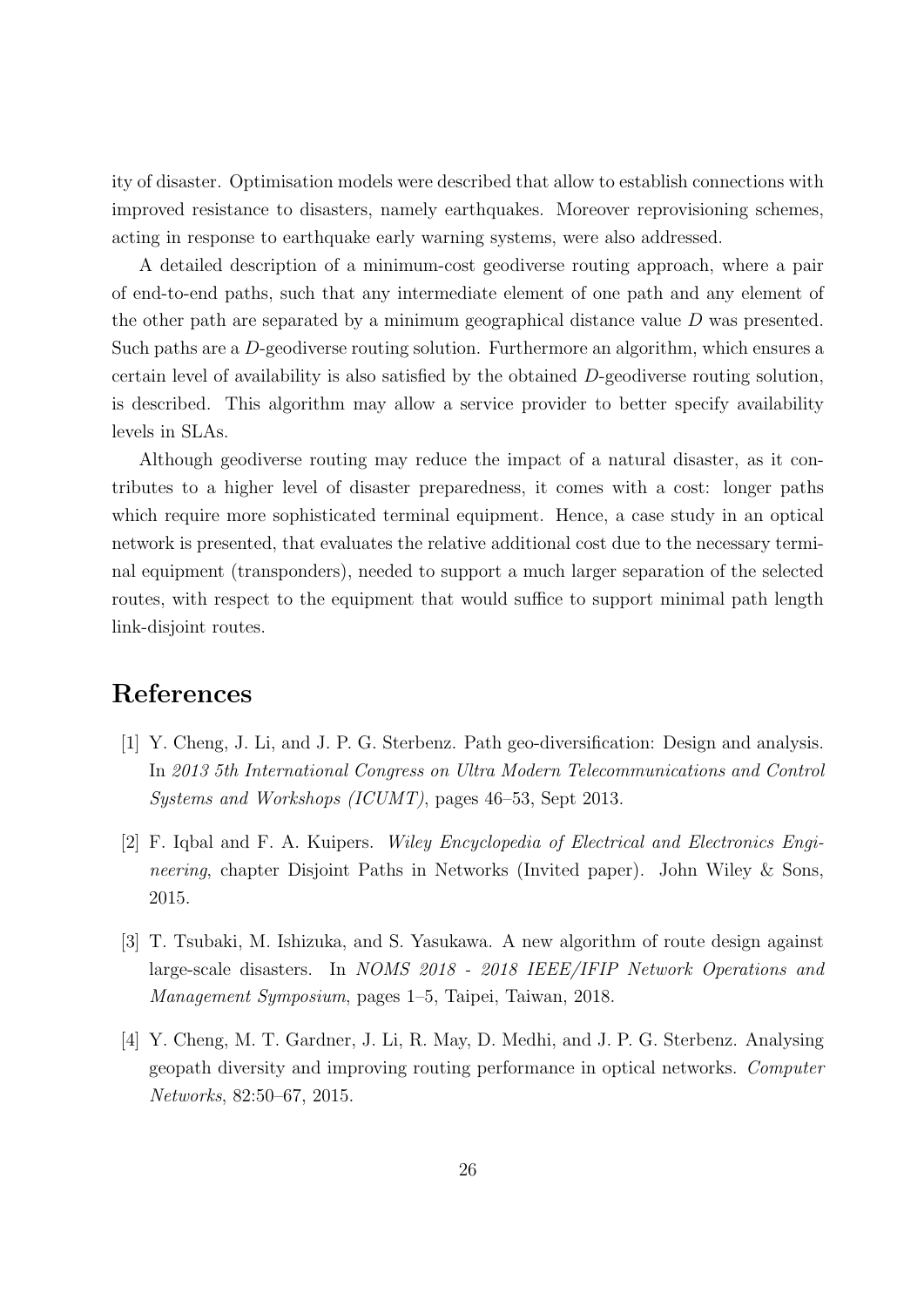- <span id="page-26-0"></span>[5] Y. Cheng, M. T. Gardner, J. Li, R. May, D. Medhi, and J. P. G. Sterbenz. Optimised heuristics for a geodiverse routing protocol. In 2014 10th International Conference on the Design of Reliable Communication Networks (DRCN), pages 1–9, April 2014.
- <span id="page-26-1"></span>[6] K. Otsuki, Y. Kobayashi, and K. Murota. Improved max-flow min-cut algorithms in a circular disk failure model with application to a road network. European Journal of Operational Research, 248(2):396–403, 2016.
- <span id="page-26-2"></span>[7] A. de Sousa, D. Santos, and P. Monteiro. Determination of the minimum cost pair of D-geodiverse paths. In DRCN 2017 - 13th International Conference on the Design of Reliable Communication Networks, Munich, Germany, March 8-10 2017.
- <span id="page-26-3"></span>[8] Y. Cheng, D. Medhi, and J. P. G. Sterbenz. Geodiverse routing with path delay and skew requirement under area-based challenges. Networks, 66(4):335–346, 2015.
- <span id="page-26-4"></span>[9] S. Trajanovski, F. A. Kuipers, A. Ilić, J. Crowcroft, and P. Van Mieghem. Finding critical regions and region-disjoint paths in a network. IEEE/ACM Transactions on Networking, 23(3):908–921, June 2015.
- <span id="page-26-5"></span>[10] J. Wang, J. Bigham, and C. Phillips. A geographical proximity aware multi-path routing mechanism for resilient networking. IEEE Communications Letters, 21(7):1533– 1536, July 2017.
- <span id="page-26-6"></span>[11] Y. Cheng and J. P. G. Sterbenz. Critical region identification and geodiverse routing protocol under massive challenges. In 2015 7th International Workshop on Reliable Networks Design and Modeling (RNDM), pages 14–20, Oct 2015.
- <span id="page-26-7"></span>[12] M. W. Ashraf, S. M. Idrus, and F. Iqbal. Maximally spatial-disjoint lightpaths in optical networks. Indonesian Journal of Electrical Engineering and Computer Science, 10(2):733–740, May 2018.
- <span id="page-26-8"></span>[13] M. W. Ashraf, S. M. Idrus, F. Iqbal, and R. A. Butt. On spatially disjoint lightpaths in optical networks. Photonic Network Communications, 36(11):11–25, Aug. 2018.
- <span id="page-26-9"></span>[14] A. Sen, S. Murthy, and S. Banerjee. Region-based connectivity – A new paradigm for design of fault-tolerant networks. In 2009 International Conference on High Performance Switching and Routing, pages 1–7, Paris, France, June 2009.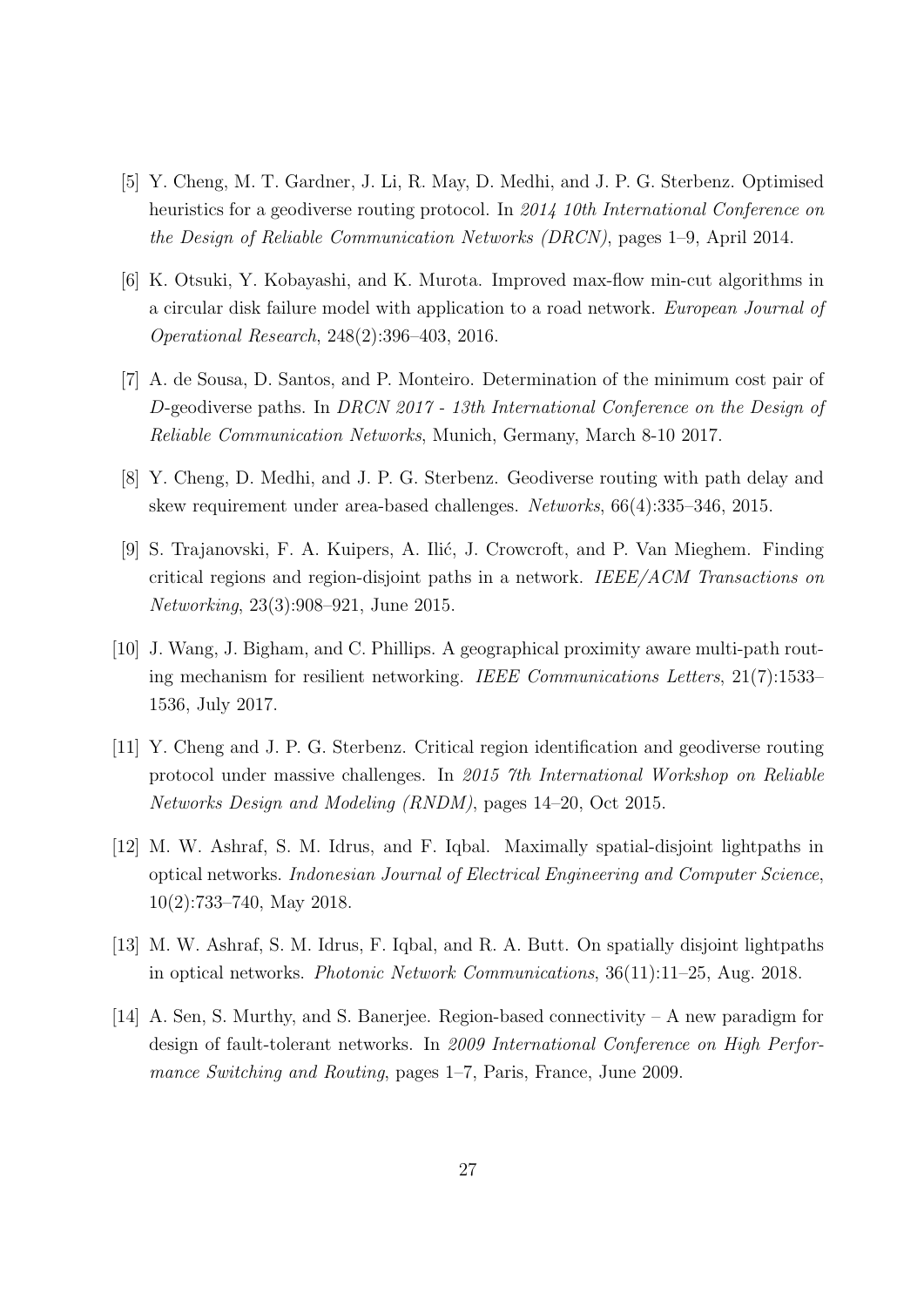- <span id="page-27-0"></span>[15] Y. Kobayashi and K. Otsuki. Max-flow min-cut theorem and faster algorithms in a circular disk failure model. In IEEE INFOCOM 2014 - IEEE Conference on Computer Communications, pages 1635–1643, April 2014.
- <span id="page-27-1"></span>[16] F. Dikbiyik, A. S. Reaz, M. De Leenheer, and B. Mukherjee. Minimizing the disaster risk in optical telecom networks. In OFC/NFOEC, pages 1–3, March 2012.
- <span id="page-27-2"></span>[17] F. Dikbiyik, M. Tornatore, and B. Mukherjee. Minimizing the risk from disaster failures in optical backbone networks. Journal of Lightwave Technology, 32(18):3175– 3183, Sep. 2014.
- <span id="page-27-3"></span>[18] G. Grünthal. Europan macroseismic scale 1998 (ems-98), cahiers du centre europeen de geodynamique et de seismologie. Cahiers du Centre Europeen de Geodynamique et de Seismologie, 15, 1998.
- <span id="page-27-4"></span>[19] L. Song, J. Zhang, and B. Mukherjee. A comprehensive study on backup-bandwidth reprovisioning after network-state updates in survivable telecom mesh networks. IEEE/ACM Transactions on Networking, 16(6):1366–1377, Dec 2008.
- <span id="page-27-5"></span>[20] M. Oguz, F. Dikbiyik, and H. S. Kuyuk. Earthquake preparedness strategies for telecom backbone with integration of early warning systems and optical WDM networks. In 2016 8th International Workshop on Resilient Networks Design and Modeling (RNDM), pages 181–188, Sep. 2016.
- <span id="page-27-6"></span>[21] A. de Sousa, T. Gomes, R. Girão-Silva, and L. Martins. Minimizing the network availability upgrade cost with geodiversity guarantees. In 2017 9th International Workshop on Resilient Networks Design and Modeling (RNDM), pages 1–8, Sept. 4-6 2017.
- <span id="page-27-7"></span>[22] A. de Sousa, T. Gomes, R. Girão-Silva, and L. Martins. Minimization of the network availability upgrade cost with geodiverse routing for disaster resilience. *Optical* Switching and Networking, 31:127–143, Jan. 2019.
- <span id="page-27-8"></span>[23] T. Gomes and J. Craveirinha. Efficient calculation of the most reliable pair of link disjoint paths in telecommunication networks. European Journal of Operational Research, 182(3):1055–1064, 2007.
- <span id="page-27-9"></span>[24] J. Y. Yen. Finding the k shortest loopless paths in a network. Management Science, 17(11):712–716, July 1971.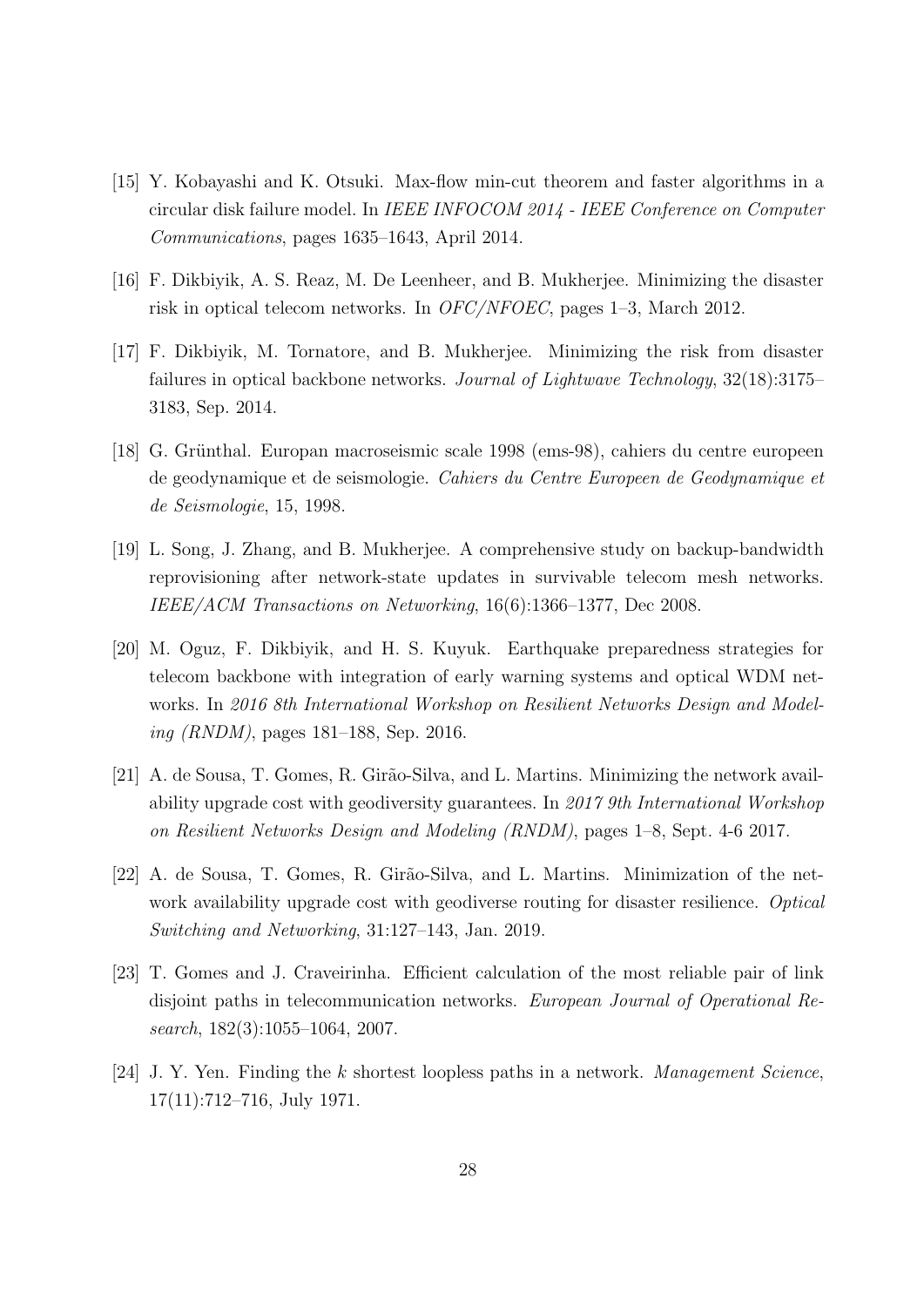- <span id="page-28-0"></span>[25] E. Martins, M. Pascoal, and J. Santos. Deviation algorithms for ranking shortest paths. International Journal of Foundations of Computer Science, 10(3):247–263, 1999.
- <span id="page-28-1"></span>[26] J. W. Suurballe and R. E. Tarjan. A quick method for finding shortest pairs of disjoint paths. Networks, 14(2):325–336, 1984.
- <span id="page-28-2"></span>[27] J. Q. Hu. Diverse routing in optical mesh networks. IEEE Transactions on Communications, 51(3):489–494, March 2003.
- <span id="page-28-3"></span>[28] T. Gomes, C. Simões, and L. Fernandes. Resilient routing in optical networks using SRLG-disjoint path pairs of min-sum cost. Telecommunication Systems Journal, 52(2):737–749, 2013.
- [29] P. Laborczi, J. Tapolcai, P.-H. Ho, T. Cinkler, A. Recski, and H. T. Mouftah. Algorithms for asymmetrically weighted pair of disjoint paths in survivable networks. In T. Cinkler, editor, Proceedings of Design of Reliable Communication Networks (DRCN), pages 220–227, Budapest, Hungary, October 7-10 2001.
- <span id="page-28-4"></span>[30] A. Todimala and B. Ramamurthy. IMSH: An iterative heuristic for SRLG diverse routing in WDM mesh networks. In 13th International Conference on Computer Communications and Networks, ICCCN'2004, pages 199–204, October 2004.
- <span id="page-28-5"></span>[31] T. Gomes, L. Jorge, P. Melo, and R. Girão-Silva. Maximally node and SRLG-disjoint path pair of min-sum cost in GMPLS networks: a lexicographic approach. Photonic Network Communications, 31(1):11–22, 2016.
- <span id="page-28-6"></span>[32] J. Tapolcai, L. Rónyai, B. Vass, and L. Gyimóthi. List of shared risk link groups representing regional failures with limited size. In IEEE INFOCOM 2017 - IEEE Conference on Computer Communications, pages 1–9, May 2017.
- [33] B. Vass, E. Bérczi-Kovács, and J. Tapolcai. Enumerating shared risk link groups of circular disk failures hitting k nodes. In DRCN  $2017 - 13$ th International Conference on the Design of Reliable Communication Networks, pages 1–9, Munich, Germany, March 8-10 2017.
- <span id="page-28-7"></span>[34] B. Vass, L. Németh, and J. Tapolcai. The Earth is nearly flat: Precise and approximate algorithms for detecting vulnerable regions of networks in plane and on sphere. Networks (Accepted), Wiley, 2019.